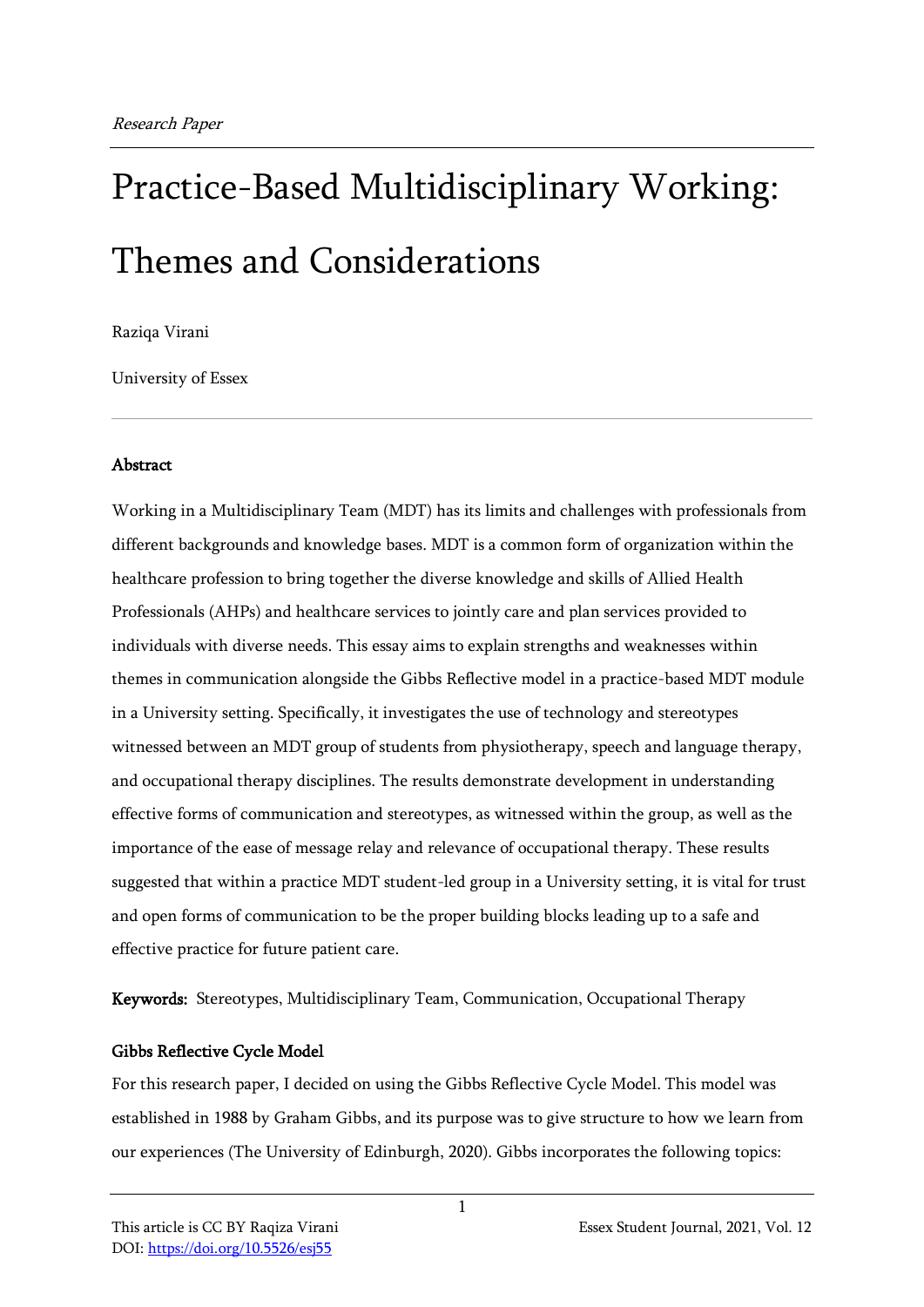description, feelings, evaluation, analysis, conclusion, and action plan, in a cyclical pattern (2020). The reasoning behind using this model is that the cyclic pattern is integral to how we reflect and learn in our daily lives. This pattern is a metaphor for how life's moments play on one another, each building on top of the other, learning and growing from each experience. In my opinion, past and present experiences have a role to play in our reflections and communication with others. Compared to the Schön model, for example, which incorporates the individual reflecting on the event before and after it occurs, my reasoning for using the Gibbs model is the use of feelings in our reflections (Getting started with Reflective Practice, 2020). Feelings allow us to shape and drive our overall social identity i.e., "specific emotions are instrumental to the expression of a particular identity, leading [us to develop] emotional profiles [of ourselves]" (Verocchi, 2012, p.9). These emotions are present in a group setting: for example, when introducing ourselves to other members of the group during an initial meeting; when interacting with our family and friends; and how we help friends in need. Emotions are prominent in every aspect of our lives and are central to who and what we are as individuals.

In Occupational Therapy (OT), reflection and evidence-based practice are crucial skills that shape our thinking and decision-making process; they correlate with acquiring knowledge and learning from our past experiences, and this is present in our practice (Bannigan, 2009). OTs professionally use reflections in practice to appraise their skills, abilities, "personal beliefs and values as they relate to [they are] professional life" in occupational therapy (College of Occupational Therapists, 2015, p.42). OT's therapy sessions use reflections as well for patient-centred care, to reconnect patients with their meaningful occupations; enabling them to focus on, "doing, being, becoming and belonging" aiding their overall, "reflection and self-discovery" (Hitch, Pépin, and Stagnitti, 2014, pp.231-246). This reflective process allows for better methods of communication and the effectiveness of technology and professional jargon use are vital to the development of the individual within a group dynamic.

## Themes in Communication

"Communication occurs when health providers communicate in open, collaborative manner building trust amongst team members" (Winnipeg Regional Health Facility, 2016, p.1). The correlating themes concerning communication are critically and reflectively elaborated on below.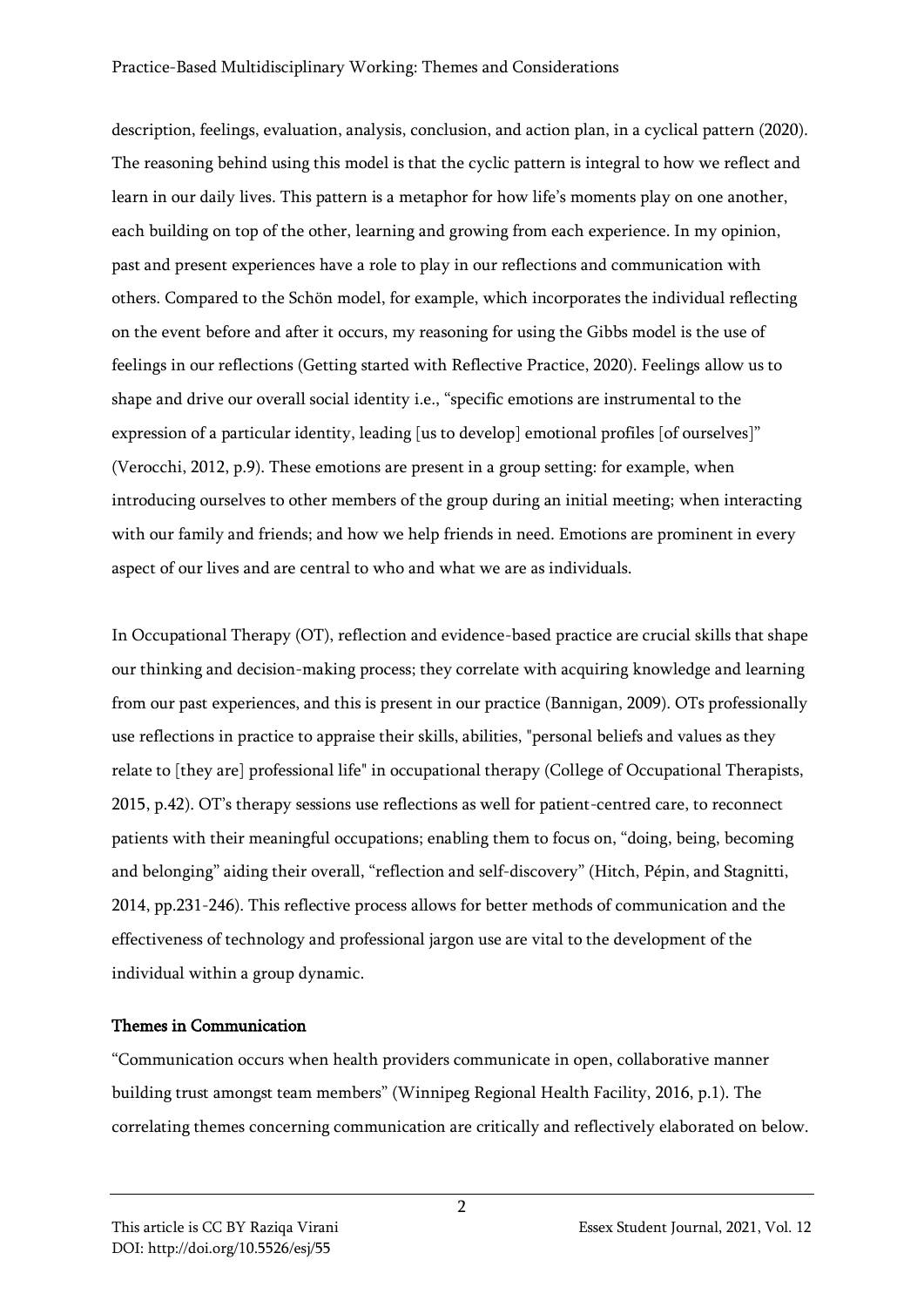#### **Technology**

A strength observed in our interprofessional working (IPW) for our group poster is how effective our communication via technology was, given our understanding of our strengths and weaknesses via the Belbin Assessment tool (Appendix 5). Allied Health professionals (AHPs) utilize technology to improve learning and development, to ensure effective communication between other AHPs (Chief Allied Health Professions Officer's Team, 2017). In OT, technology is used to help therapists work in "partnership" with clients, identifying "various needs [and] problems in a detailed holistic way"; as well as enhancing technology used in communication with other AHPs (Reynolds, 2005, p.192). Within this dynamic, technology "enables interprofessional collaboration at its highest level" (Troseth, 2017, pp.15-17). Information technology uses email, telephones, video conferencing (Appendix 1 & 2-highlighted portion in green and Appendix 3), which allows "information to be transferred more easily between members… [leading to] reduced professional isolation and results in enhanced patient care" (Day, 2013, p.95).

#### **Description**

The highlighted portion in the green of Appendix 1 & 2 is an example of how our group set up our initial communication. Given our diverse age range in our group, we were well acquainted with technology use and mutually agreed to use Facebook Messenger as the main method of communication. However, a potential weakness seen in our group was how difficult it was to convey the tone of voice over Facebook Messenger (Appendix 3 & 4). This can be seen as a drawback, as messages could be misinterpreted negatively and cause a misunderstanding between the group. As seen in Appendix 4, we felt the need to add certain caricatures or symbols to ease the conversation and make sure we conveyed kindness to others in the group; this meant that the communication in the group had a form of comfortability, even over technology. Appendix 5 is an example of our Belbin results, which allowed us to understand our team members better. Throughout this module, a positive aspect of our communication skills is how honest and agreeable we were with one another. We agreed on a schedule where we had weekly check-ins on our group members to ascertain their assignment progress via Facebook Messenger (Appendix 1&2). As a group, we mutually agreed on using OneDrive to upload our work completed for the poster. There were occasions where certain members of our group had to attend a doctor's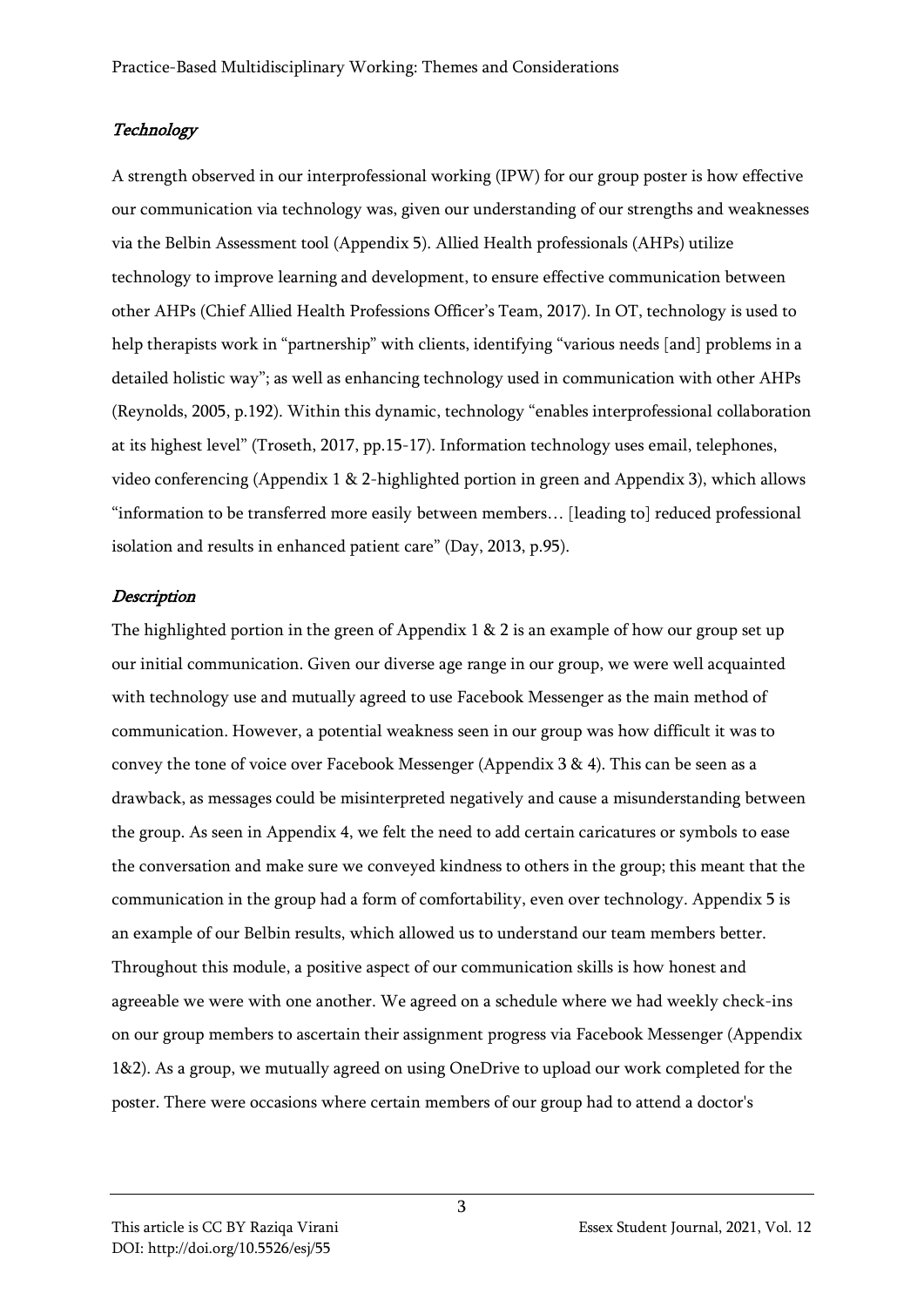appointment (Appendix 8), and this was honestly communicated to us in Facebook Messenger group chat in advance, which allowed us to prepare for our upcoming class meetings.

#### Feelings

The aforementioned events and the initial setup of our communication, as well as seeing how well we communicated together via Facebook Messenger as the module continued, gave me the feeling of accomplishment and productivity as assignment tasks devised by the group were started and completed promptly. Having everyone in the group agree on our schedule and use of One Drive made my respect for my group grow and, as well a feeling of excitement to work with likeminded individuals. It was a positive feeling to see how our initial communication was amicable and how its progression over time led us to be even more honest towards the end of the module, even if some days were affected by our feelings, moods, or other extrinsic factors (Appendix 8).

#### Evaluation

Previously my experience with using technology as means of communication with past group members was a negative one. Specifically, a lack of face-to-face communication led to misunderstandings due to tone issues. Moreover, group members not replying to messages or emails led to disjointed communication. However, as the group became proactive in suggesting what communication device to use, i.e., Facebook Messenger and OneDrive, how we were active in the group chat, and how we thrived in our communication, my initial apprehensions changed. One prominent example of the group's proactiveness is how effectively we dealt with a group member being in a country with a six-hour time difference to the rest of us due to COVID-19. In this sense, our communication thrived in a way that everyone was ensuring that we completed specific tasks for the poster symposium. If anyone were struggling, we would take the time to explain what further steps needed to be taken to complete the task (Appendix 4). On further evaluation of this event, I can understand how a proactive group communicates. Even if our moods were off with intrinsic or extrinsic factors, we were still able to thrive in this situation with our positive group dynamic. I also understand how technology can be a great tool of communication, as open communication leads to high effectiveness and overall success of team working (Schiller and Cui, 2010).

#### Analysis

One further reflection from this experience is that I should not let my past negative experience

This article is CC BY Raziqa Virani Essex Student Journal, 2021, Vol. 12

4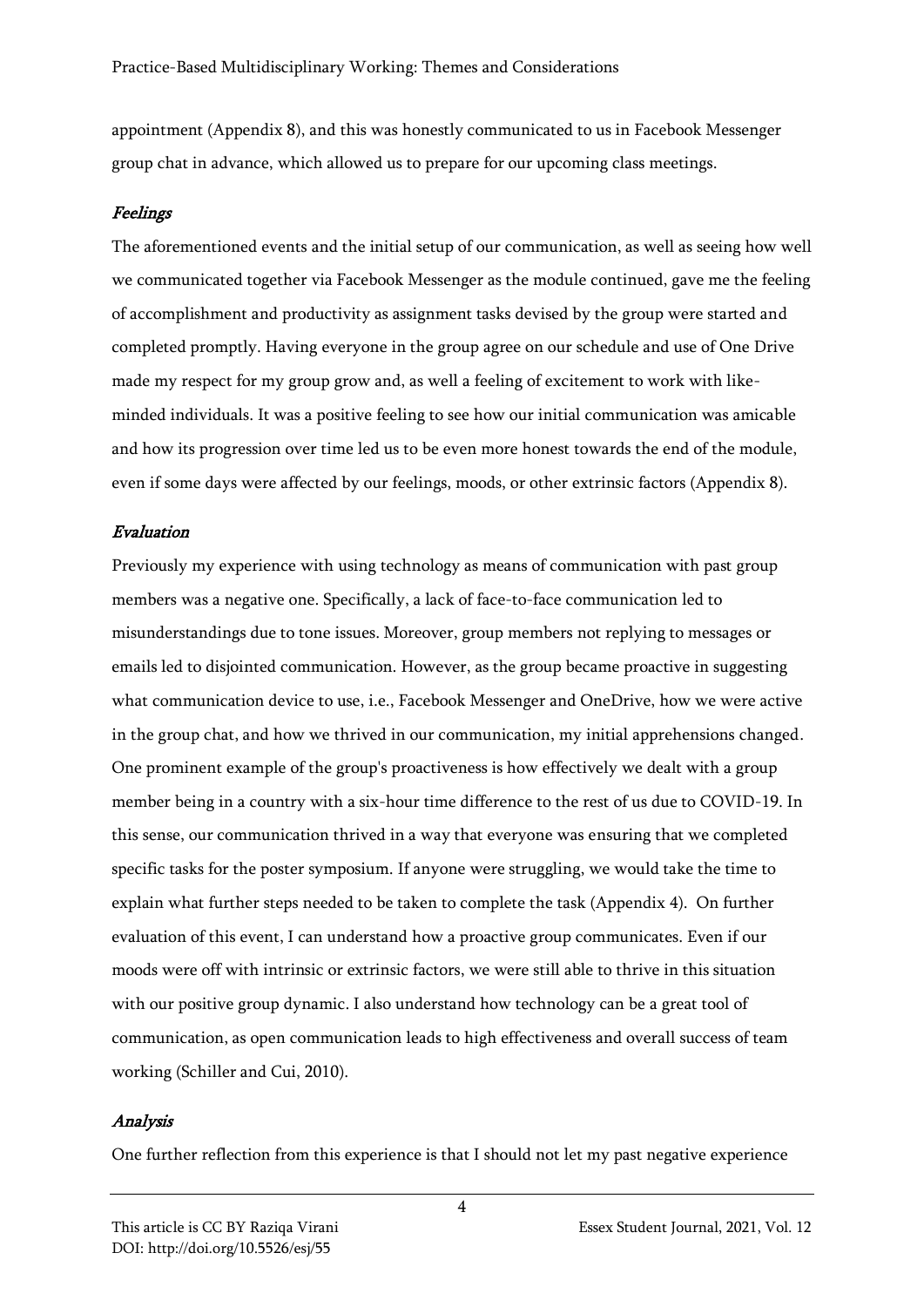with technology hinder my present experiences. The initial establishment of using Facebook Messenger and OneDrive to communicate had a positive effect on the group dynamics. Moreover, using Belbin to "maximize [our] working relationship...enabled [us] to learn about [our]selves" via our strengths and weaknesses and devise a schedule for weekly group check-ins; this steered the group dynamics into a positive direction (Knoll et al., 2015, p.3). In my group, I will continue to use this technique and lead the group towards effective communication via technology. I will also ensure that my group can talk to each other more openly. However, if this does not occur or seem feasible, then changes can be made. Specifically, by asking other members what means of communication they find helpful, how have they benefited in the past with technology use, and how as a group we could provide as much support as possible.

#### Conclusion

In conclusion, I learned a lot about myself in relation to I can take more initiative when it comes to using technology to communicate. Concerning our group communication, a lack of face-to-face communication would typically have been difficult for me. However, with Facebook Messenger as our form of communication, I was able to be more proactive when communicating my past experiences with my group and allowing myself to be more open with this aspect. Under the section "Communication Standards" of the HCPC (health and care professions council), it states, "you must use all forms of communication appropriately…[and] work in partnership with colleagues" (Health & Care Professions Council (HCPC), 2018, p.6). This section in the HCPC is encouraging since our guidelines want AHPs to openly communicate with one another for the benefit of not only themselves but for our clients since effective communication, "ensure effective and safe patient care" (Weller, Boyd, and Cumin, 2014, pp.149-154). Concerning my overall development, I found it easier to send simple texts to my group to ask how they were getting along in their work and receiving a fast reply; this made communicating easier. Therefore, I will be using this form of communication more frequently in my future group work.

## Action Plan

In the future, with technology and group communication, I will try to take an active role by setting up group dynamics initially and schedule how often other members should check on one another as a courtesy. If I find that members of the group are struggling at this initial communication step, or they are not technologically savvy, I will feel compelled to set up

5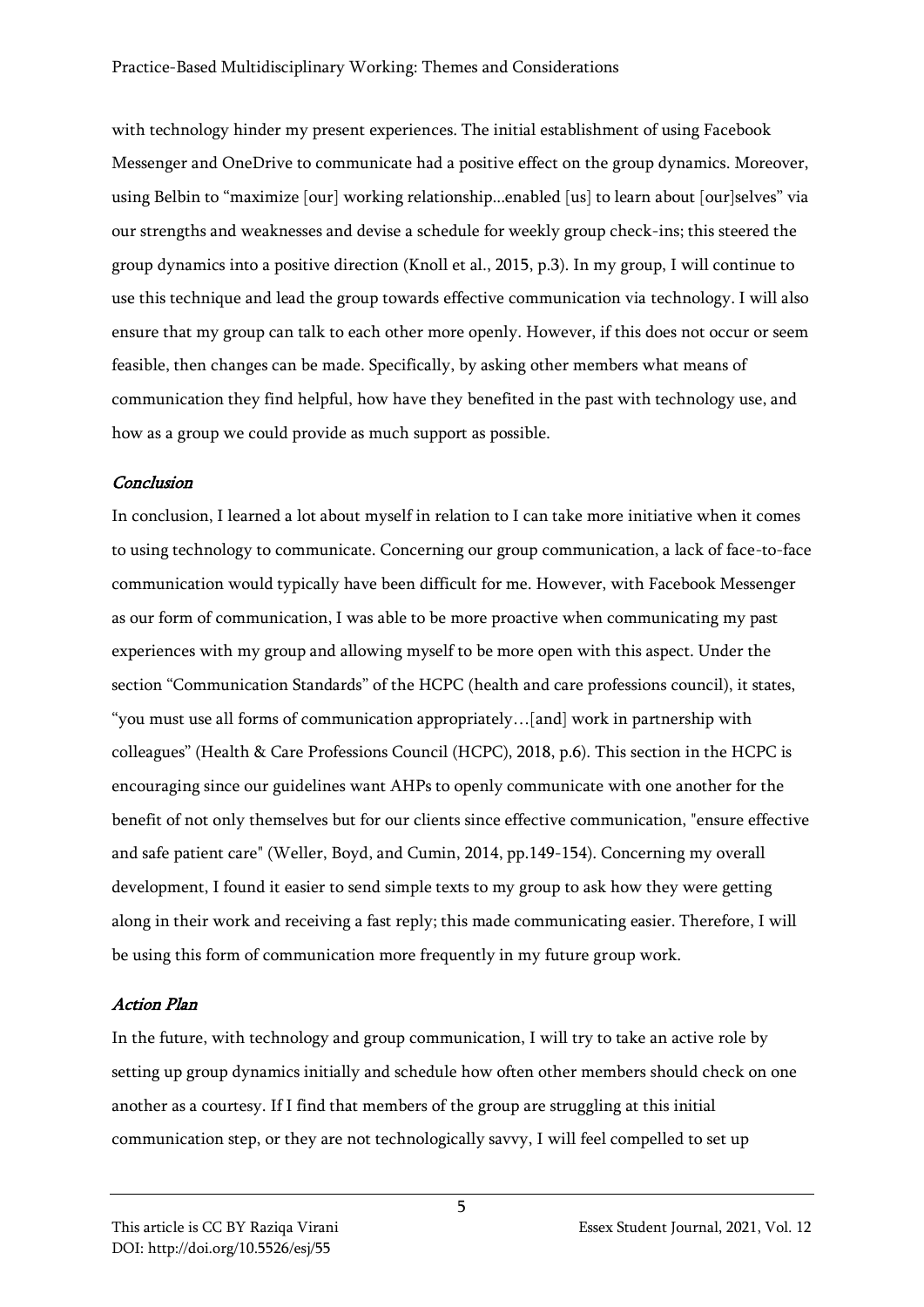communication in the group. I would hope to find a common ground for everyone in the group to thrive concerning how we communicate and build on our team development.

#### Stereotypes

Stereotypes can be seen as a form of professional socialization that allows us to connect via values, skills, and knowledge about our overarching professional body as AHPs (Baxter and Brumfitt, 2009; Zarshenas, 2014). A weakness seen in our interprofessional working is the notion of stereotypes (Appendix 6). "Stereotypes [are] held by healthcare students [that] may affect interactions and communication…it is important to examine stereotypes of healthcare students that interfere with communication and collaboration (Cook and Stoecker, 2014, p.1). These types of negative stereotypes, i.e., use of own language related to a professional body (Appendix 7) or favoritism towards related AHPs, is a major contributor to "work dissatisfaction and poor communication" in interprofessional working (Mandy, Milton, and Mandy, 2004, pp.154-170). The stereotypes within our groups initially hindered our communication by preventing the natural comfortability within our group to take place; this caused a sense of separation within the group (Appendix 7). This was difficult due to fears of negative stereotypes of each other's professions (Appendix 6) and communication within the group dynamic itself (Appendix 7). However, after further discussion with the group in the upcoming weeks of the module and building that "sense of belonging" to a group, i.e., being a part of AHPs in general, we effectively developed our own MDT (multidisciplinary team how) for the better with constructive communication and understanding (Inzlicht and Good, 2005, pp.1-26).

#### **Description**

In the highlighted portion in yellow of Reflection Week 2 (Appendix 1), there were moments when stereotypes (Appendix 6&7) were evident in the module and between our group dynamic. Members of the group were specifically communicating with other members that were part of their professional bodies. I also felt the physiotherapists had complete confidence in their discussion answers, frequently using the language of their professional bodies (Appendix 7).

#### Feelings

This event made me feel excluded from the group, and I found it hard to speak up or communicate my ideas effectively to the other members. The overall group dynamic made me feel that my opinions would not matter, and therefore, I felt more comfortable talking to my OT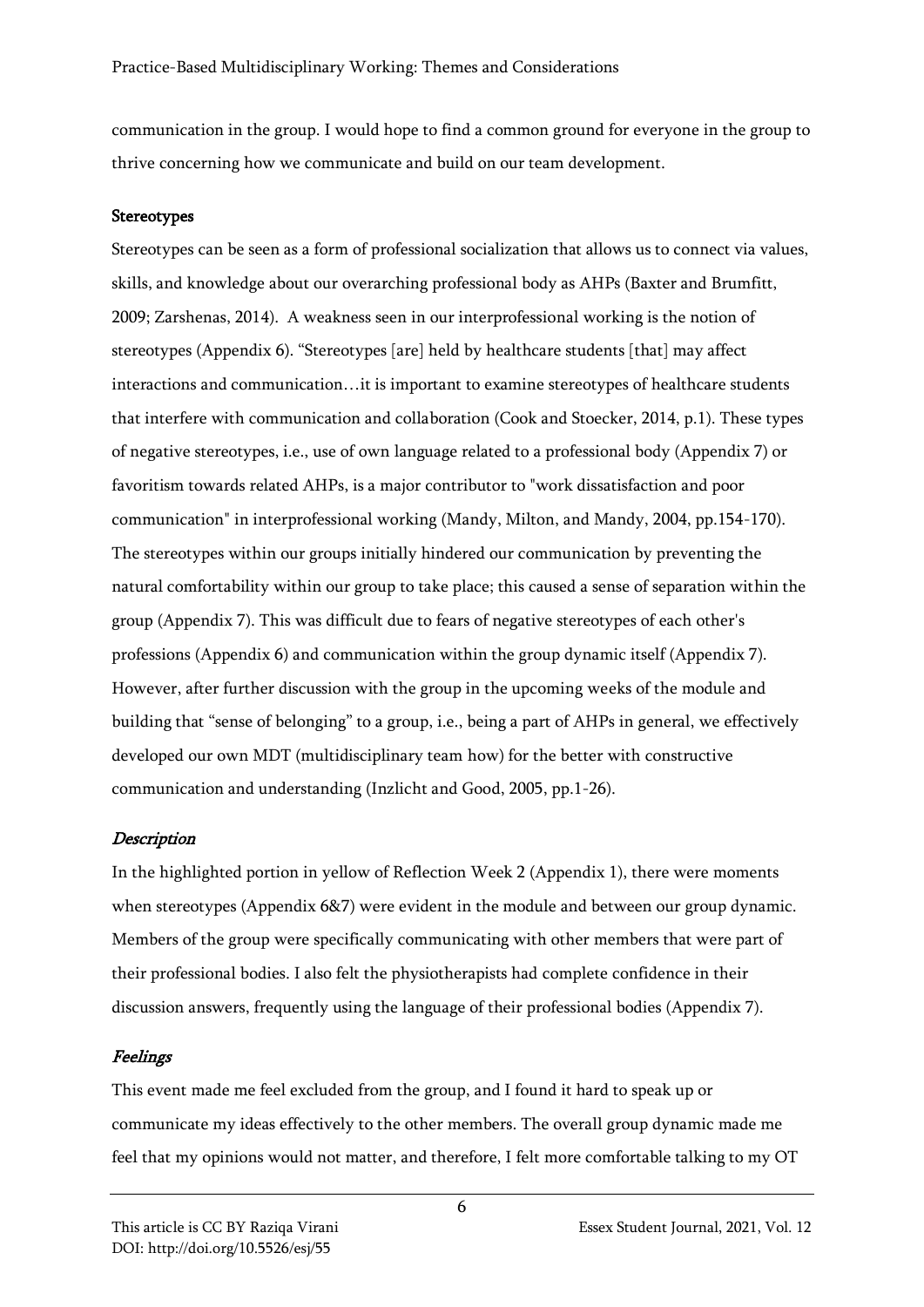colleague. I felt very disjointed from the group when the physiotherapists used their own professional "language" when describing their role for the assigned case study, as the jargon used was not one that I am used to when it comes to OT.

## Evaluation

Previously, my thinking about AHPs was open, and I had a positive way of thinking; I thought that AHP's are welcoming towards one another and supportive. However, my way of thinking changed after noticing the stereotypes mentioned in class, and my interaction with individuals in my group negatively changed my perspective. This caused a sense of alienation within the group and led to ineffective communication. On further evaluation of the experience, I believe it was either hearing about specific stereotypes (Appendix 6) that changed my thinking, or being in an unfamiliar situation - specifically, the use of unfamiliar jargon (Appendix 7) - that may have affected why I perceived the group in a negative aspect.

## Analysis

Upon further reflection of this experience, I feel that it would be beneficial for me to avoid stereotypes from obstructing my thinking. I need to be more open-minded and conduct myself in a positive and welcoming way in the group. This could be achieved by taking the initiative to introduce myself, talk about my past experiences to avoid communication errors, i.e., get firsthand interaction with the group free of bias, and start an icebreaking conversation with others in the group. If this were done initially, then other group members would have an open concept of communication with each other, without any form of negative aspect from one another. In the future, I believe that it is crucial to not allow specific fears or stereotypes I hear of certain professions to hinder my overall thinking. Moreover, I will now go into every situation with an open mind.

## Conclusion

In conclusion, I have learned a great deal about myself and how I can try to react positively when conversing and working with other HCPs. This event was a great experience overall, as I was able to see how I developed from the first meeting and to the end of the module. By the end of this experience, the group became closer as we had effectively built on our open communication, and we had connected in a deep, yet professional manner.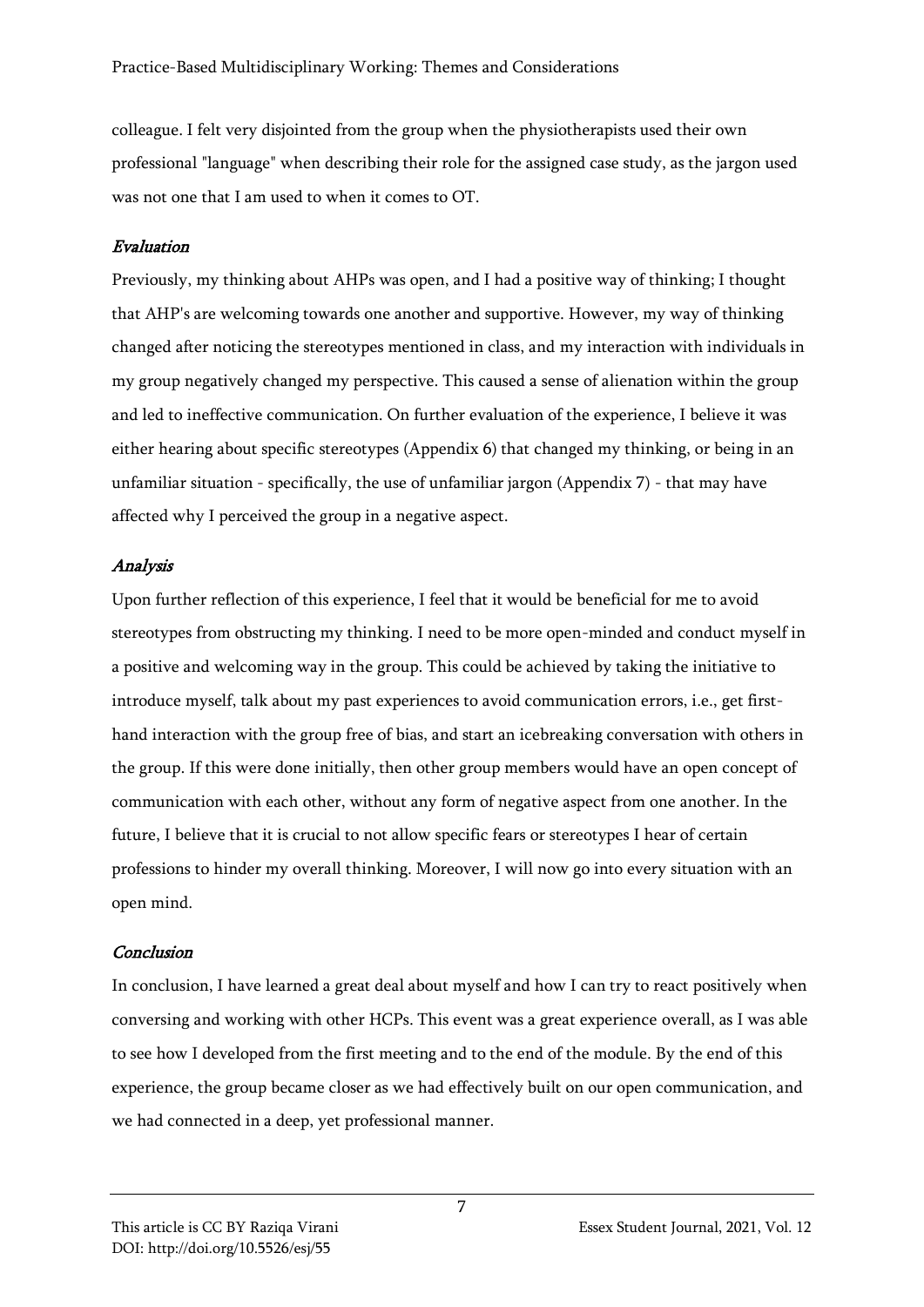#### Action Plan

In the future, when I come across this type of situation in OT, it is essential to not allow specific fears or stereotypes I hear of certain professions to hinder my thought process. If in the future, I hear negative stereotypes of other AHPs, I would do my best to communicate my positive interactions with AHPs, so that I can uplift and educate others on my enjoyable experience. I also believe that it will be crucial to explain to others what my background experience has been in; this way, it will show what level of communication applies to me. Therefore, communication will not be lost when it comes to the use of the other person's professional language, and they would be able to provide more explanation to myself and my group.

#### Occupational Therapy Relevance

According to the Accreditation Council for Occupational Therapy Education (ACOTE), occupational therapists must "be prepared to effectively communicate and work interprofessionally with those who provide care for individuals…to clarify each member's responsibility in executing components of an intervention plan" (2011 Accreditation Council for Occupational Therapy Education (ACOTE®) Standards, 2011, pp.S6-S74). Technology is used in many aspects of Occupational Therapy, to "ensure [OTs] make [the] best use of what is available in our own practice" and communicate to other AHPs at other agencies for patient referrals (College of Occupational Therapists, 2015, p.42). However, one current issue seen within OT and IPW is "uni-professional mindset". Here, dynamic patients in the hospital are referred and seen by providers from many different professions, each explaining their intervention. The patients are educated based on their educational background, without considering other healthcare workers alongside them, or how their intervention or education comes into play (Johnson, 2017, pp.CE1- CE6). Other health professionals need to consider other professions that they are working with and communicate effectively with other members before meeting a patient; this enables no overlap of information to occur and understanding of the interventions and education. If this issue were to continue it would not only affect how communication is conducted with other members of AHP groups, but it will also affect future patient care. We must ensure the communication is effective in all aspects to provide the best holistic care and allow for a speedy recovery.

8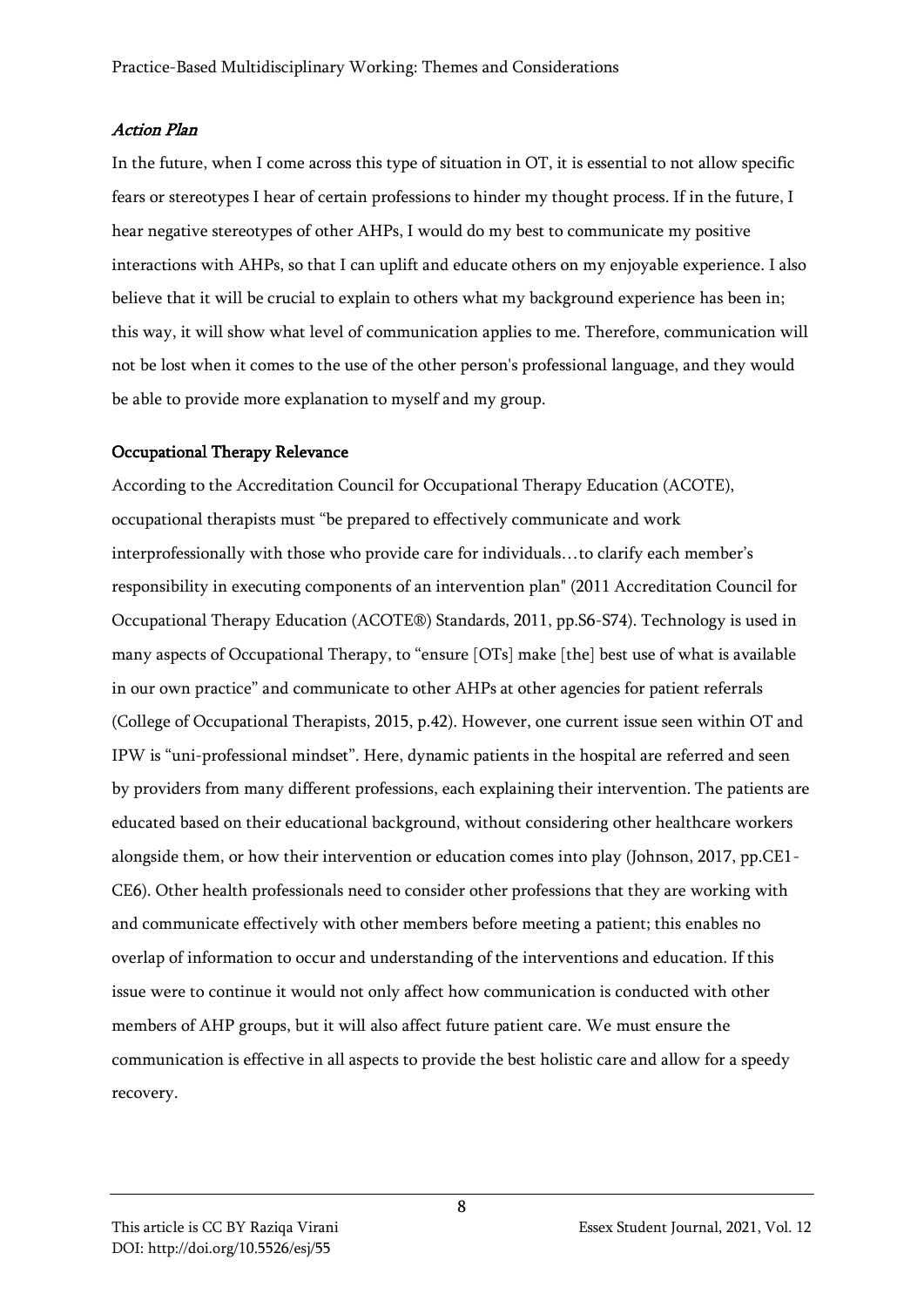#### **Conclusion**

In conclusion, for my future development in my career as an OT, I now fully understand the strengths and weaknesses of communication via technology and stereotypes, and how my future career as an OT can affect the group of professionals I work with. The main objectives in the future are to not give into stereotypes identified in the setting I am working in, and to create a positive dynamic between AHPs in my collaborative group. We must take on a leadership role and have open and honest communication with other members. This will enable our understanding of what forms of communication work effectively with different members, i.e., phone, email, texting, or messenger groups. I will endeavour to establish an initial basis of trust in future groups that I am a part of. I believe trust is the foundation for forms of open communication; this is will aid my interprofessional working allowing me to deliver the best patient-centred care possible.

#### References

American Journal of Occupational Therapy, 2011. 2011 Accreditation Council for Occupational Therapy Education (ACOTE®) Standards. 66(6\_Supplement), pp.S6-S74.

Bannigan, K. and Moores, A. (2009). A Model of Professional Thinking: Integrating Reflective Practice and Evidence Based Practice. Canadian Journal of Occupational Therapy, 76(5), pp.342- 350.

Baxter, S. and Brumfitt, S., 2008. Professional differences in interprofessional working. Journal of Interprofessional Care, 22(3), pp.239-251.

Cambridge-community.org.uk. 2020. Getting Started with Reflective Practice. [online] Available at: <https://www.cambridge-community.org.uk/professional-development/gswrp/index.html> [Accessed 4 April 2020].

Chief Allied Health Professions Officer's Team, 2017. Allied Health Professions into Action: Using Allied Health Professionals to Transform Health, Care and Wellbeing. 1st ed. [ebook] London: NHS England. Available at: <https://www.england.nhs.uk/wpcontent/uploads/2017/01/ahp-action-transform-hlth.pdf> [Accessed 25 April 2020].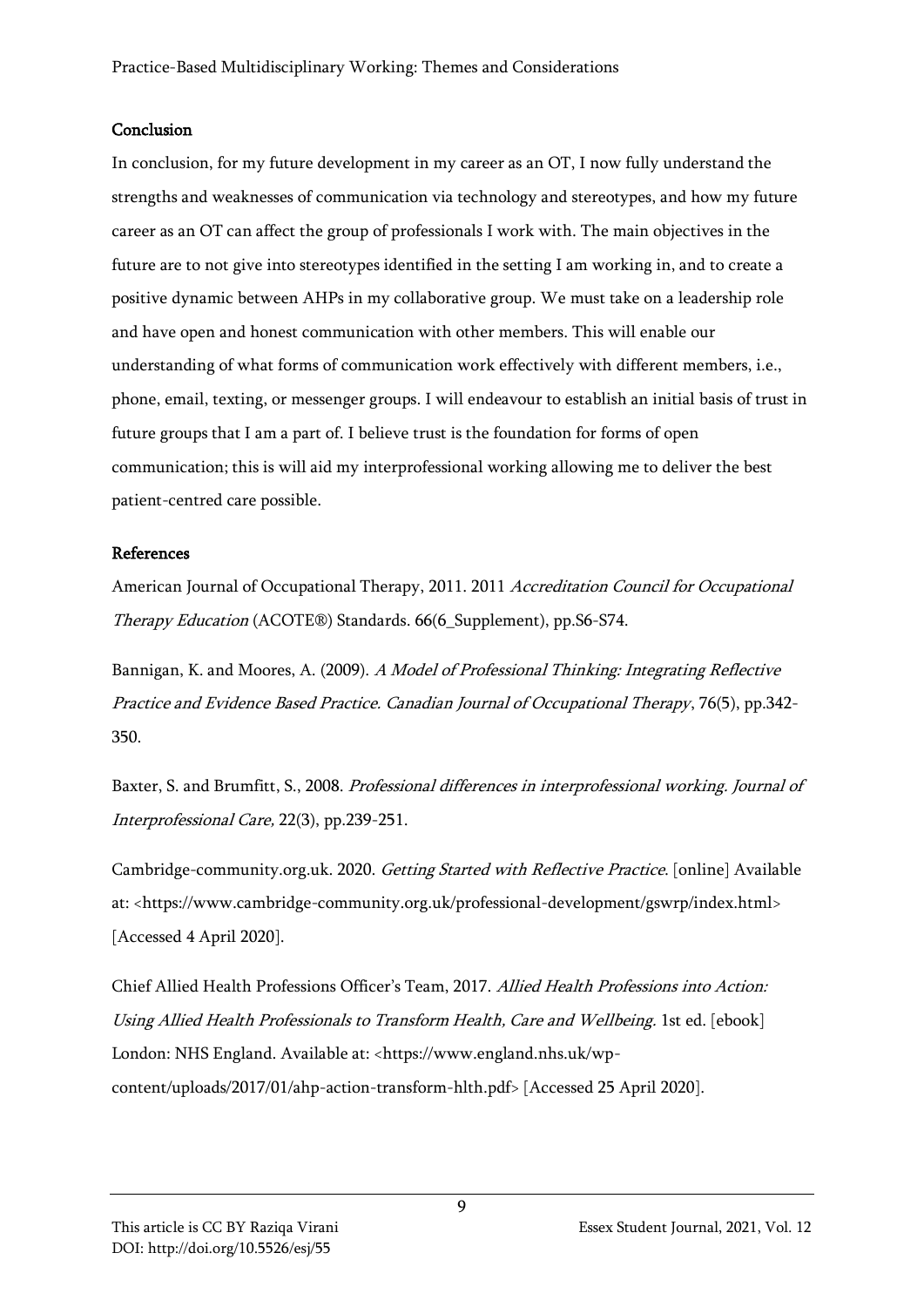College of Occupational Therapists, 2015. Code of Ethics and Professional Conduct. [ebook] London: Royal College of Occupational Therapists, p.42. Available at: <https://www.rcot.co.uk/practice-resources/rcot-publications/downloads/rcot-standards-andethics>

Cook, K. and Stoecker, J., 2014. Healthcare Student Stereotypes: A Systematic Review with Implications for Interprofessional Collaboration. Journal of Research in Interprofessional Practice and Education, 4(2)

Day, J., 2013. Interprofessional Working: An Essential Guide for Health and Social Care Professionals. 2nd ed. Andover: Cengage Learning

Health & Care Professions Council, 2018. Standards of Conduct, Performance and Ethics. [ebook] London: HCPC, Available at: <https://www.hcpcuk.org/globalassets/resources/standards/standards-of-conduct-performance-and-ethics.pdf>

Hitch, D., Pépin, G. and Stagnitti, K., 2014. In the Footsteps of Wilcock, Part One: The Evolution of Doing, Being, Becoming, and Belonging. Occupational Therapy in Health Care, 28(3)

Inzlicht, M. and Good, C., 2005. How environments can threaten academic performance, selfknowledge, and sense of belonging. Stigma and Group Inequality: Social Psychological Approaches

Johnson, C., 2017. Understanding Interprofessional Collaboration: An Essential Skill for all Practitioners. AOTA Continuing Education Article, 22(11)

Knoll, S., Horton, G., Krull, C. and Dittmar, T., 2015. Belbin – the way forward for innovation teams. Journal of Creativity and Business Innovation, [online] 1, p.3. Available at: <http://www.journalcbi.com/ideation-using-analogies.html>

Mandy, A., Milton, C. and Mandy, P., 2004. Professional stereotyping and interprofessional education. Learning in Health and Social Care, 3(3)

Reynolds, F., 2005. Communication and Clinical Effectiveness in Rehabilitation. Edinburgh [u.a.]: Elsevier/Butterworth-Heinemann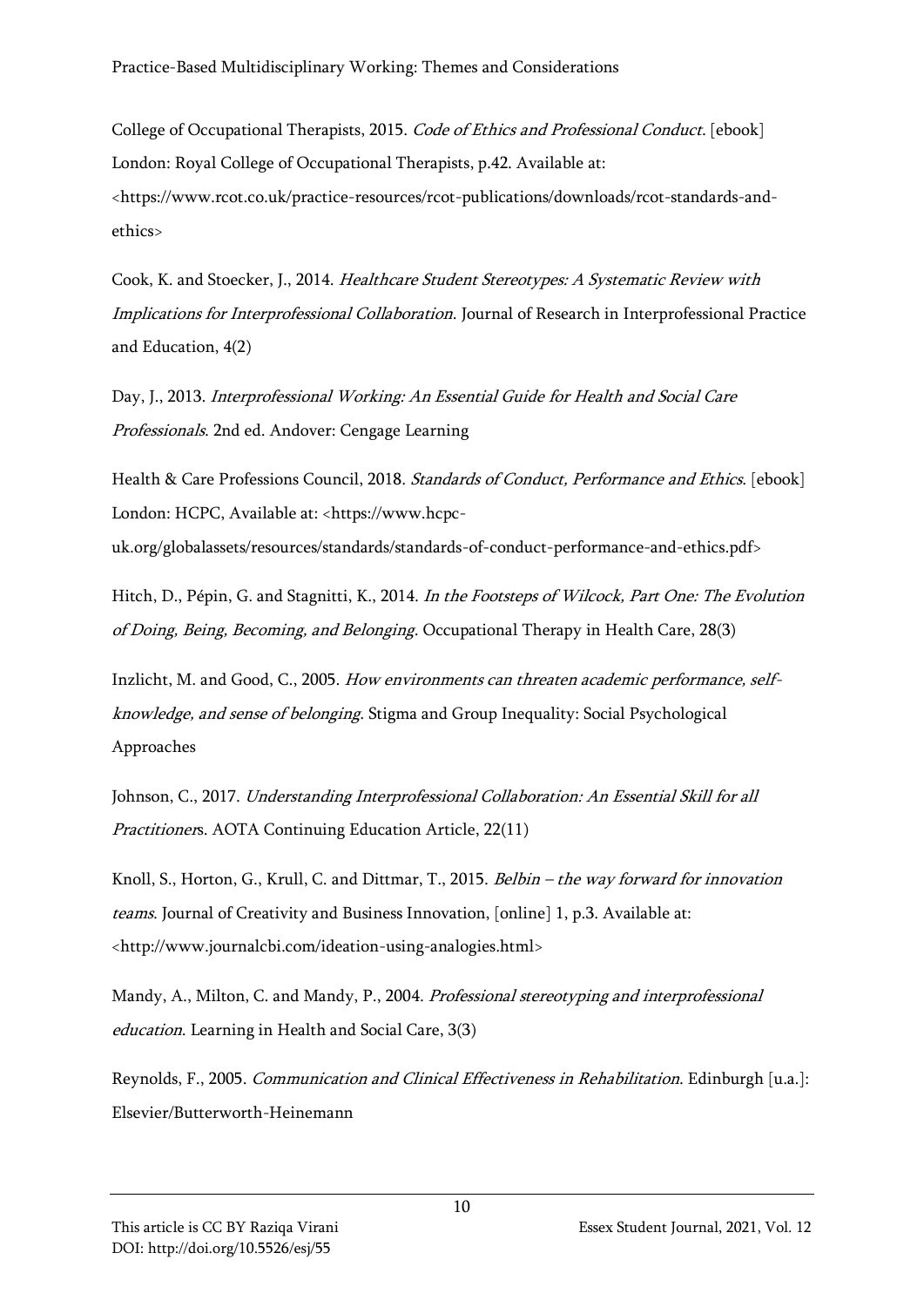Schiller, S. and Cui, J., 2010. Communication Openness in the Workplace: The Effects of Medium (F2F and IM) and Culture (U.S. and China). Journal of Global Information Technology Management, 13(2)

Troseth, M., 2017. Interprofessional collaboration through technology. Nursing Management (Springhouse), 48(8)

The University of Edinburgh. (2020). Gibbs' reflective cycle. [online] Available at: https://www.ed.ac.uk/reflection/reflectors-toolkit/reflecting-on-experience/gibbs-reflective-cycle

Verocchi, N 2012, 'Me, My Self, and Emotion: Identity-Consistent Emotions and Consumption', PhD thesis, University of Pennsylvania, Philadelphia

Weller, J., Boyd, M. and Cumin, D., 2014. Teams, tribes, and patient safety: overcoming barriers to effective teamwork in healthcare. Postgraduate Medical Journal, 90(1061)

Winnipeg Regional Health Facility, 2016. Competency 5: Interprofessional Communication. [online] Professionals.wrha.mb.ca., p.1. Available at:

<https://professionals.wrha.mb.ca/files/collaborative-care-competencies-5.pdf>

Zarshenas, L., Sharif, F., Molazem, Z., Khayyer, M., Zare, N., & Ebadi, A. (2014). Professional socialization in nursing: A qualitative content analysis. Iranian journal of nursing and midwifery research, 19(4)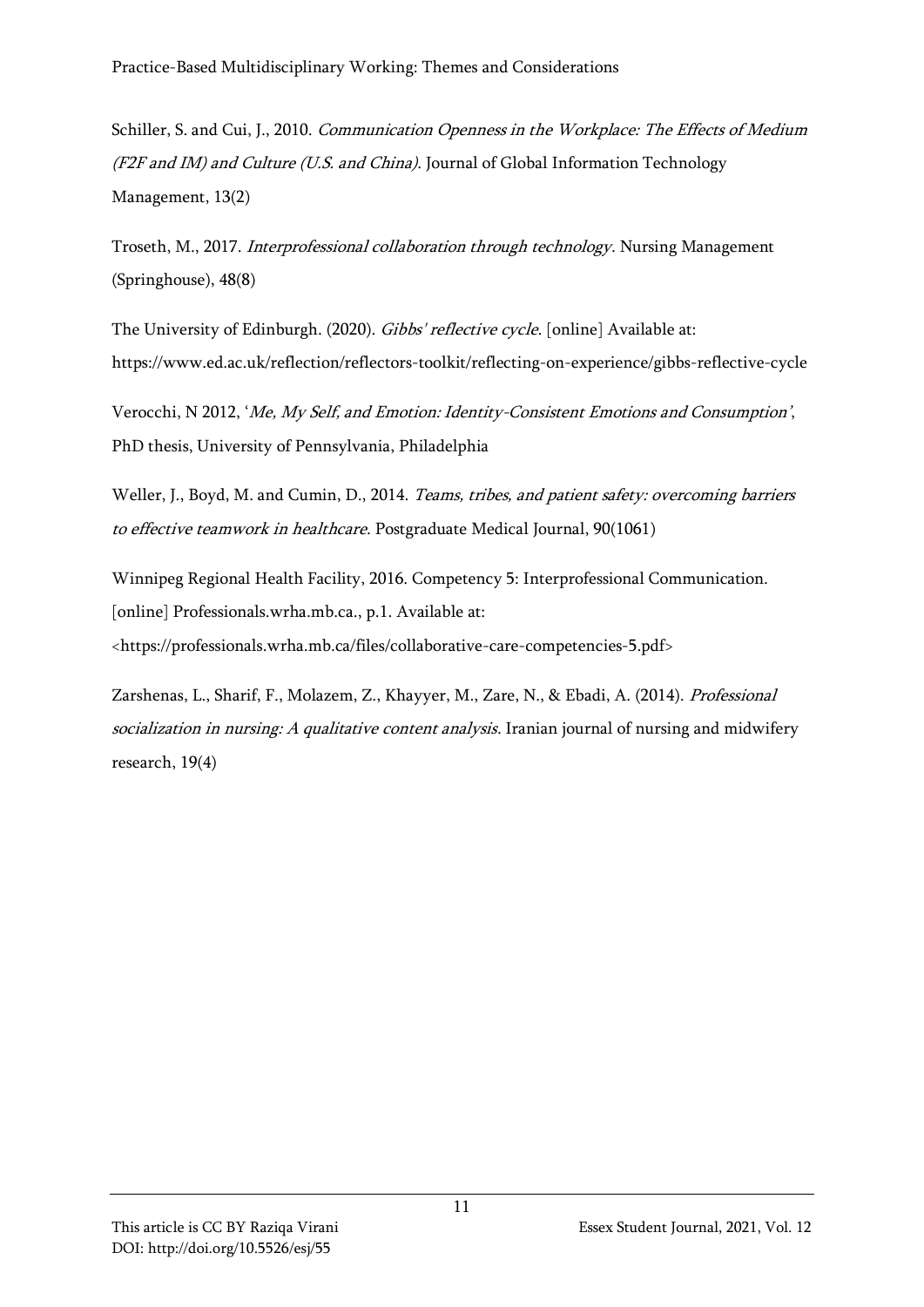# Appendix 1

# Table 1 - Week 1 Reflections

| HS810 and SE745 Week 1 Reflections            | Date 10/7/19                                      |
|-----------------------------------------------|---------------------------------------------------|
| Step 1 Describe (keep this section brief)     | Teamwork with the group today went well. We       |
| Describe the following objectively and in     | got along quite well and really learned from      |
| some detail. Reflect on key experiences       | and listened to each other. The session took      |
| noting significant or reflection-worthy       | place in the first level of the sports centre. I  |
| experiences:                                  | briefly explained my background and how I got     |
| · When and where did the experience take      | to this point in the program and then listened    |
| place?                                        | to everyone explain their experiences. We also    |
| · Where did it take place?                    | devised a schedule of when we would conduct       |
| · What did I do?                              | daily check-ups via WhatsApp or Facebook          |
| · Why did you do it?                          | Messenger. As one group member was not            |
| · What did others do?                         | there, we would update her in the afternoon       |
| · Who else was there?                         | module of what happened in our meeting and        |
| · Who wasn't there?                           | then discuss with her with what types of          |
| · What actions did I/others take?             | communication-medium she would prefer.            |
| • What did I/other say or otherwise           | In the afternoon module, it felt like we were all |
| communicate?                                  | equally participating; however, I felt that I was |
| · Who didn't speak or act?                    | unable to participate in these discussions, due   |
| · What else happened that might be            | to being too shy or worried about what others     |
| important (i.e., equipment failure, weather-  | thought about my input or that my thoughts        |
| related issues, etc.)                         | were not on par to what they wanted.              |
| Examine                                       | This group meeting made me feel somewhat          |
| How did this experience make me feel          | positive and negative; positive in the sense that |
| (positively and/or negatively)?               | I was able to meet new people, but negative in    |
| o How did I handle my emotional reactions?    | the sense that I was worried that they would      |
| o Do I believe I should have felt differently | not be so welcoming and open to me. These         |
| than I did?                                   | negative thoughts stemmed from my past group      |
|                                               | experiences, which hindered my overall            |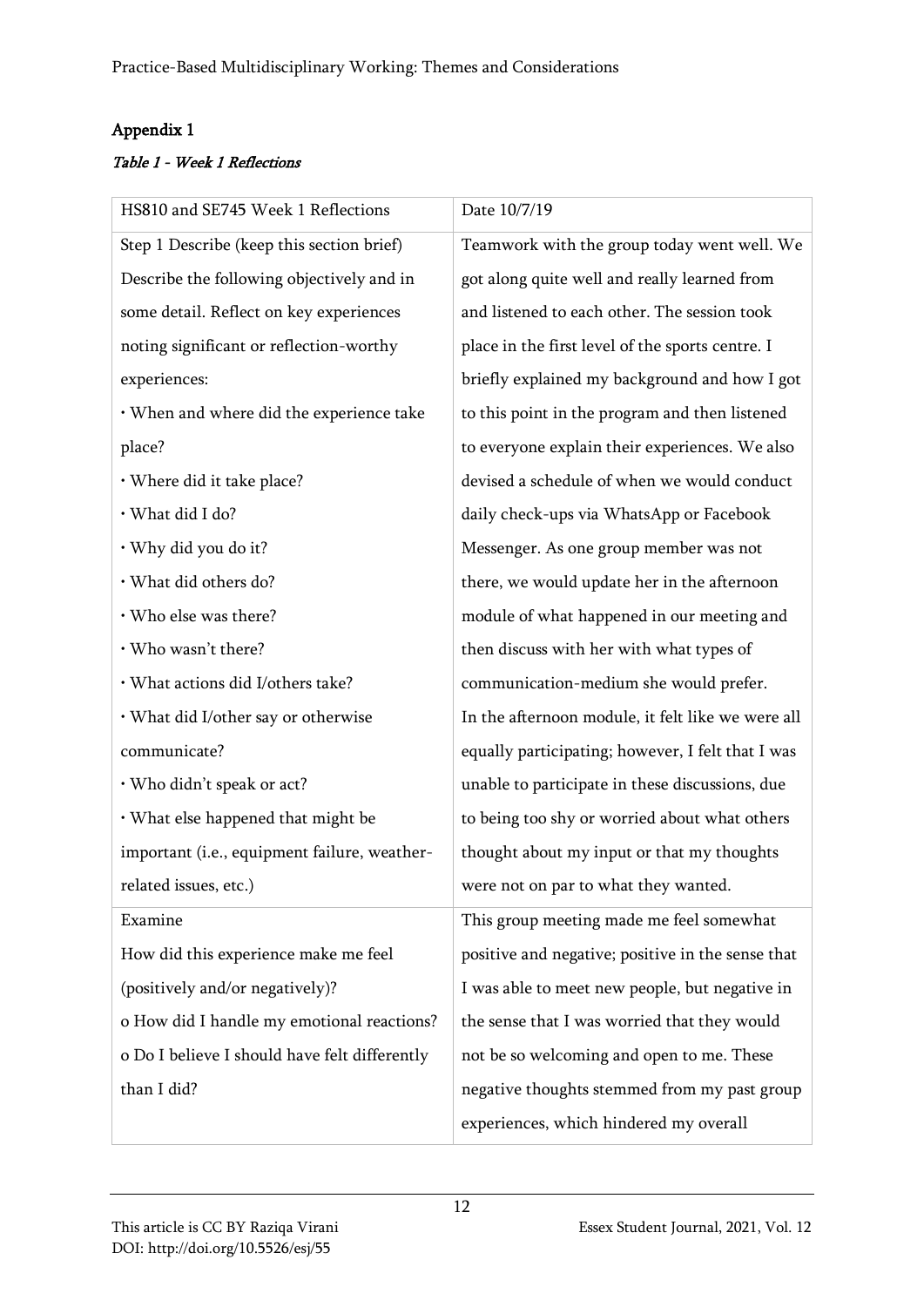• What assumptions or expectations did I bring to the situation (including my assumptions about other persons involved) and how did they affect my actions? o To what extent did they provide true? o If they did not prove true, why was there a discrepancy?

• How have past experiences influenced the way I acted or responded to this situation? o Am I comfortable with the influence past experiences has on me?

• What personal strengths/weaknesses of mine did the situation reveal? o In what ways did they affect the situation positively/negatively? o What might I do to build on strengths and

overcome weaknesses?

• Why did I, or did I not, have trouble working/interacting with other people? o What might I do differently next time to minimize such difficulties?

• What personal skills did I draw on in handling this situation? o What personal skills would I like to have had I order to have handled it better and how might I develop them?

thought process. I also considered that others would not carry their load of the work. However, given these past experiences, I still reacted well within the group setting and was very warm and welcoming to the other members of the group. As the day went on, I realized that my initial assumptions of the group were not true; everyone in the group was very nice and open to what I had to say, even if I was a little apprehensive. Throughout the day I learned to be open to others and not to be so judgemental, despite my past experiences; I realized that not everyone is the same. I felt uncomfortable that my past experiences could have such an effect on my present or my future so that is maybe something I should work on when working in a team setting. Some strengths this has revealed about me is how I get along with others. However, it also showed that I struggle to interact with others in certain situations and I worry about how I am perceived by others. To build on my weaknesses I should try to be more open and take each new situation as a learning experience, instead of fixating on past experiences.

The personal skills that I can draw on to make this situation better is to see everything positively and to see that everyone is different; ultimately, I want to try to be more open to others and stay in this positive mindset. This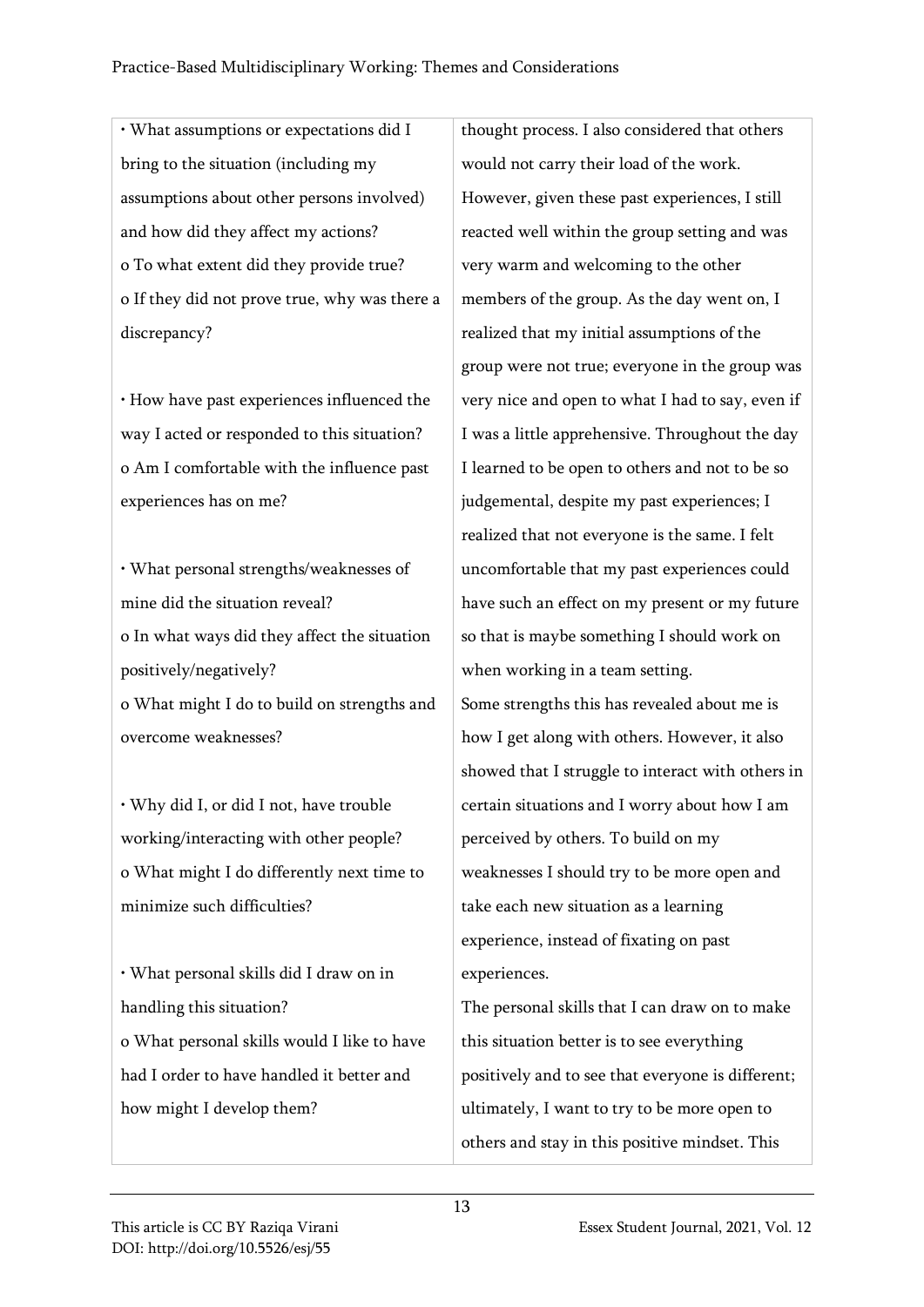| · How did this situation reveal my own           | situation revealed that I might be a little stand- |
|--------------------------------------------------|----------------------------------------------------|
| attitudes or biases, toward other people,        | offish when it comes to other people and group     |
| toward the organization in question, etc.?       | work, but I should try to be more open to the      |
| o Do I need to make any changes?                 | time and place of the situation and my group       |
|                                                  | members. I also think that I should try to not     |
|                                                  | be so shy, but instead try to speak more because   |
|                                                  | my input matters as well.                          |
| Articulate (and implement) Learning              | I learned that when it comes to certain group      |
| Review your responses from Steps 1 & 2 to        | interactions, I should try to speak up more and    |
| assist in this final section of your reflection. | not be worried about the group of people           |
| You should articulate what was learned from      | around me. I learnt that I should be more open     |
| your experience.                                 | to the new experience of being in a group          |
| "I learned that"                                 | setting. For example, in the afternoon class       |
| · Express an important learning, not just a      | today I did not get particularly involved;         |
| statement of fact                                | instead, I just observed. Therefore, in the next   |
| · Provide a clear and correct explanation of     | class I should try to be open to the group         |
| the concept(s) in question so that someone       | around me and speak up more. This reflection       |
| outside of the course can understand             | has helped me understand what areas I need to      |
| · Explain your enhanced understanding of         | improve on and how I can learn from others         |
| the concept(s), as a result of reflecting on the | around me. In a broader sense, this could help     |
| experience                                       | me in situations with friends or at home when      |
| · Express in general terms, not just in the      | trying to voice my own opinion or not be so        |
| context of the experience to apply this          | wary about new people joining my circle of         |
| learning more broadly to other experiences       | friends.                                           |
|                                                  | I learned this when I was more standoffish to      |
| "I learned this when"                            | others around me, who I should have been           |
| Connect the learning to specific activities      | more open to. For example, during the              |
| making it clear what happened in the             | occasions when I did not participate within the    |
| context of that experience so that someone       | group, or when I felt weary of others around       |
| who wasn't there could easily understand it      | me, I feel like this all connects back to being in |
|                                                  | a room of people or a group of people by           |
|                                                  |                                                    |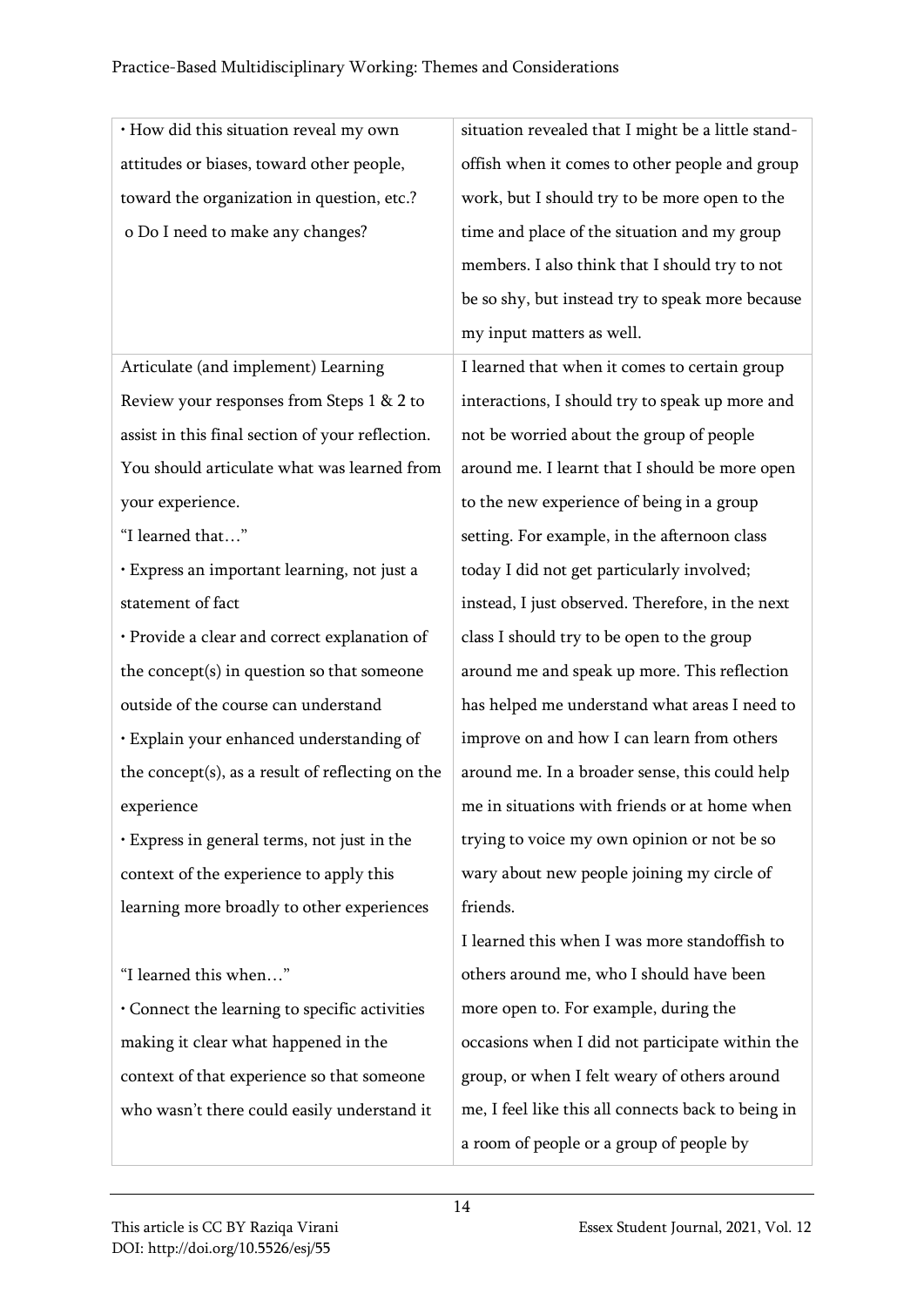"This learning matters because…" • Consider how the learning has value, both in terms of this situation and in broader terms, such as other organizations, communities, activities, issues, professional goals, courses, etc.

"In light of this learning…"

• Set specific and assessable goals, consider the benefits and challenges involved in fulfilling them

• Tie your learning back to your original goals

Future directions…

• In what ways will I use this learning, what goals shall I set in accordance with what I have learned to improve myself and/or the quality of my learning and/or the quality of my future?

What will you differently in future team meetings and workshops?

fearing either what they think or how they see me. However, I learned that my opinions matter as well, and this is an important lesson that I can learn from this experience. This learning matters because it will help me grow in my identity, as well as become a more open-minded Occupational Therapist (OT). I will be able to be more open to others around me and share my thoughts without having past events hinder my progression. In light of this learning, I hope that in the next class, I will be able to speak up more and voice my opinions, as well as be able to participate more in the discussions without worry. To become a better "me" as I can be. In terms of future directions, this experience will help me in the future by allowing me to be more confident in myself and to be more open to the people around me. This will help not only in my professional life but my personal life as well with friends and new changes that occur.

In future team meetings, I will ensure to give my input more in discussions.

# Appendix 2 – Week 2 Reflections

## Table 2 - Week 2 Reflections

| <b>HS810 Week 2 Reflections</b> | Date $10/14/19$                                 |
|---------------------------------|-------------------------------------------------|
| Step 1 Describe                 | Today the group meeting was back in the         |
|                                 | sports and health centre. I participated in the |
|                                 | group discussions with my other group           |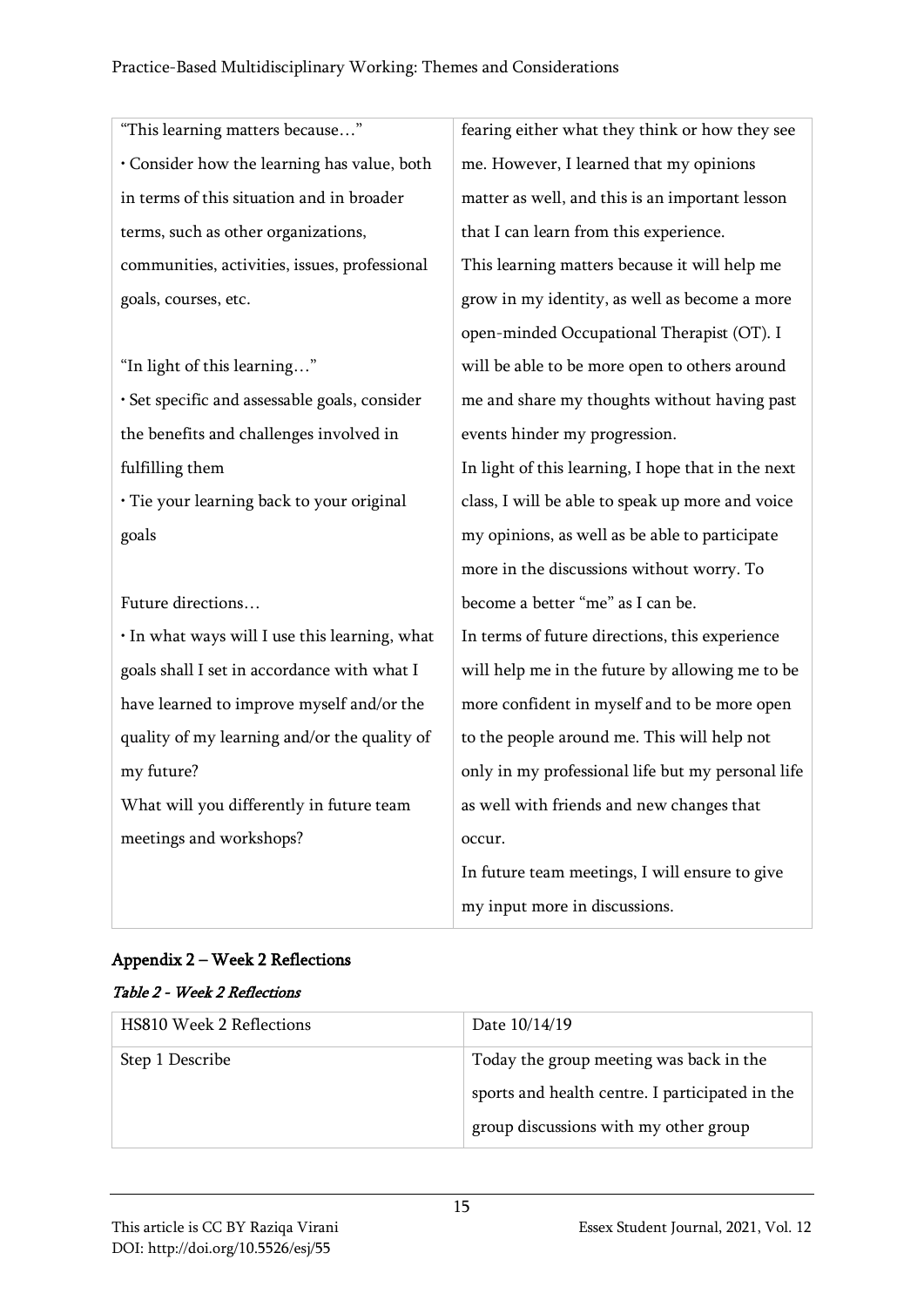| Describe the following objectively and in         | members. In the afternoon, we had a class in    |
|---------------------------------------------------|-------------------------------------------------|
| some detail. Reflect on key experiences noting    | the North Teaching Centre, where I              |
| significant or reflection-worthy experiences:     | participated more with the group talking        |
| · When and where did the experience take          | about Dave's Story. This week seemed a lot      |
| place?                                            | better in terms of group communication as I     |
| · Where did it take place?                        | was able to communicate better with more        |
| · What did I do?                                  | people in my group and other groups as well.    |
| · Why did you do it?                              | Our group dynamic improved, which is nice,      |
| · What did others do?                             | and we all communicated effectively; we have    |
| · Who else was there?                             | been using WhatsApp and Facebook                |
| · Who wasn't there?                               | Messenger to share links.                       |
| · What actions did I/others take?                 | I noticed that initially, I did not communicate |
| • What did I/other say or otherwise               | that much, but as the day progressed, I         |
| communicate?                                      | became more involved in the discussions.        |
| · Who didn't speak or act?                        | However, I did note that each member of our     |
| • What else happened that might be important      | group was talking to their own individual       |
| (i.e., equipment failure, weather-related issues, | classmates i.e., the OTs conversing with the    |
| etc.)                                             | OTs, and the SLTs speaking only to the SLTs,    |
|                                                   | etc. and upon further discussion with the       |
|                                                   | other members of the group the Physios gave     |
|                                                   | off a confident demeanour in all their answers  |
|                                                   | during the discussion which I felt was not      |
|                                                   | that inclusive of them.                         |
| Examine                                           | In relation to my academic learning, the        |
| Your academic learning                            | articles and Dave's story were very interesting |
| Your professional and personal                    | and enlightening. I helped another OT           |
| development as an AHP                             | student with understanding the articles we      |
| Your interprofessional working skills             | were assigned to read. For the development of   |
| development                                       | an AHP dynamic, the articles taught me how      |
|                                                   | different professions think about their status  |
|                                                   | in the healthcare profession and how maybe      |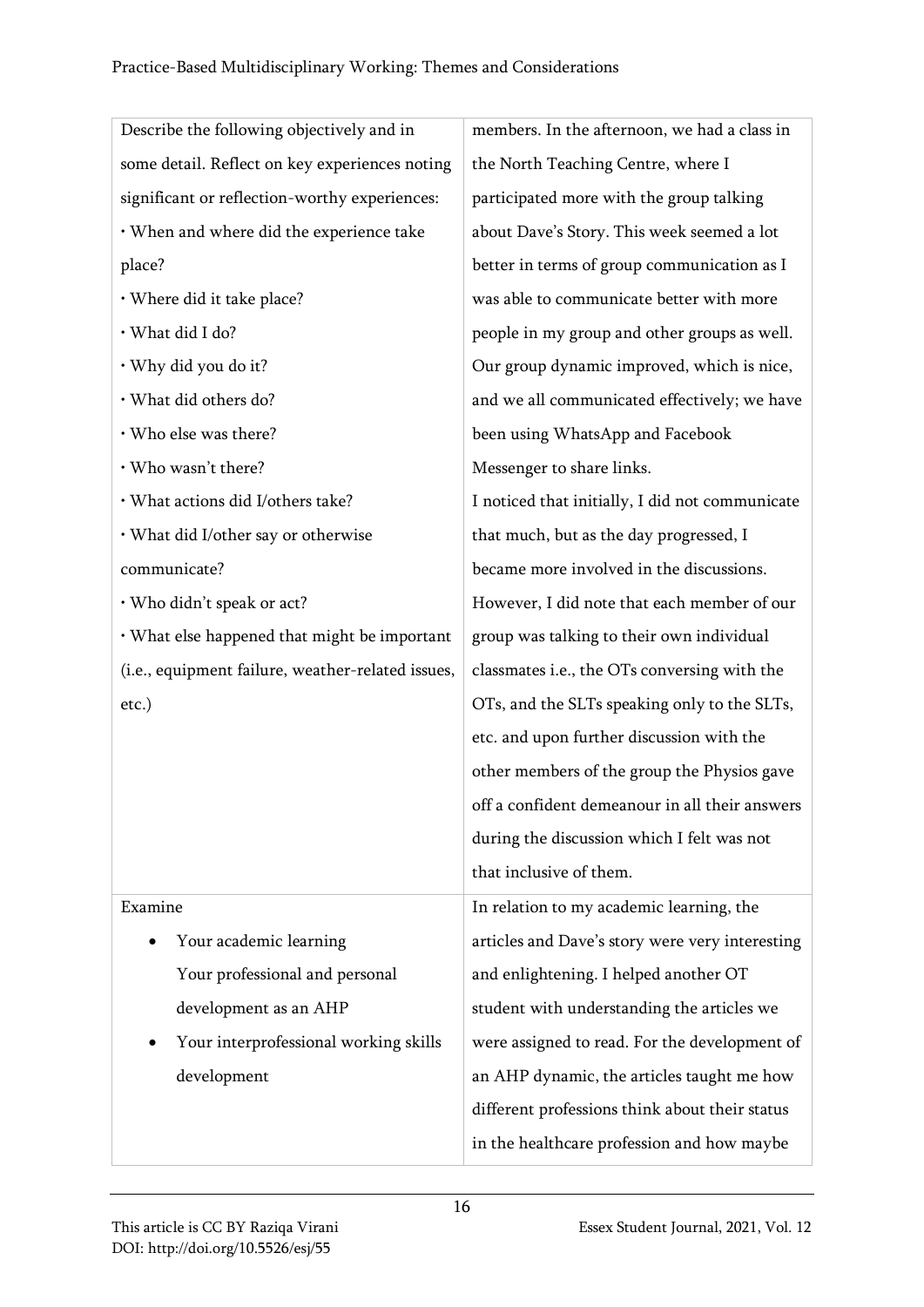|                                                  | other professions might not take my role or       |
|--------------------------------------------------|---------------------------------------------------|
|                                                  | identity seriously in the workplace. I also       |
|                                                  | learned, how parents/carers/patients might        |
|                                                  | see my role as an OT. After reading the blog      |
|                                                  | posts that were written by the mother whose       |
|                                                  | son had a neurodegenerative disorder and her      |
|                                                  | experience with that, I felt sad to hear that     |
|                                                  | 'the mother' wanted to be seen as a human         |
|                                                  | and not just as another number; I thought         |
|                                                  | there must be some way to help her as well.       |
|                                                  | As for the IP working skills development, I       |
|                                                  | think that my relationship with my group has      |
|                                                  | really improved in the sense that it is easier to |
|                                                  | talk to them and let them know what my            |
|                                                  | opinions of certain articles or ideas are.        |
|                                                  | Listening to these different areas of expertise   |
|                                                  | and being more open to their thought process,     |
|                                                  | as well as giving them insight into what I was    |
|                                                  | thinking as an OT, is a good learning and         |
|                                                  | growing process.                                  |
| <b>Articulate Learning</b>                       | I learned today what patients and their family    |
| Review your responses from Steps 1 & 2 to        | go through; for example, the videos that I        |
| assist in this final section of your reflection. | watched in class of husbands taking care of       |
| You should articulate what was learned from      | their wife or a blog of the nurse taking care of  |
| your experience.                                 | her son gave me insight into different people's   |
| "I learned that"                                 | experiences. I learnt how to be open to the       |
| · Express an important learning, not just a      | opinions of people from other professions, as     |
| statement of fact                                | well as the opinions from other members of        |
| · Provide a clear and correct explanation of the | my group in relation to objectives of case        |
| concept(s) in question so that someone outside   | studies and articles.                             |
| of the course can understand                     |                                                   |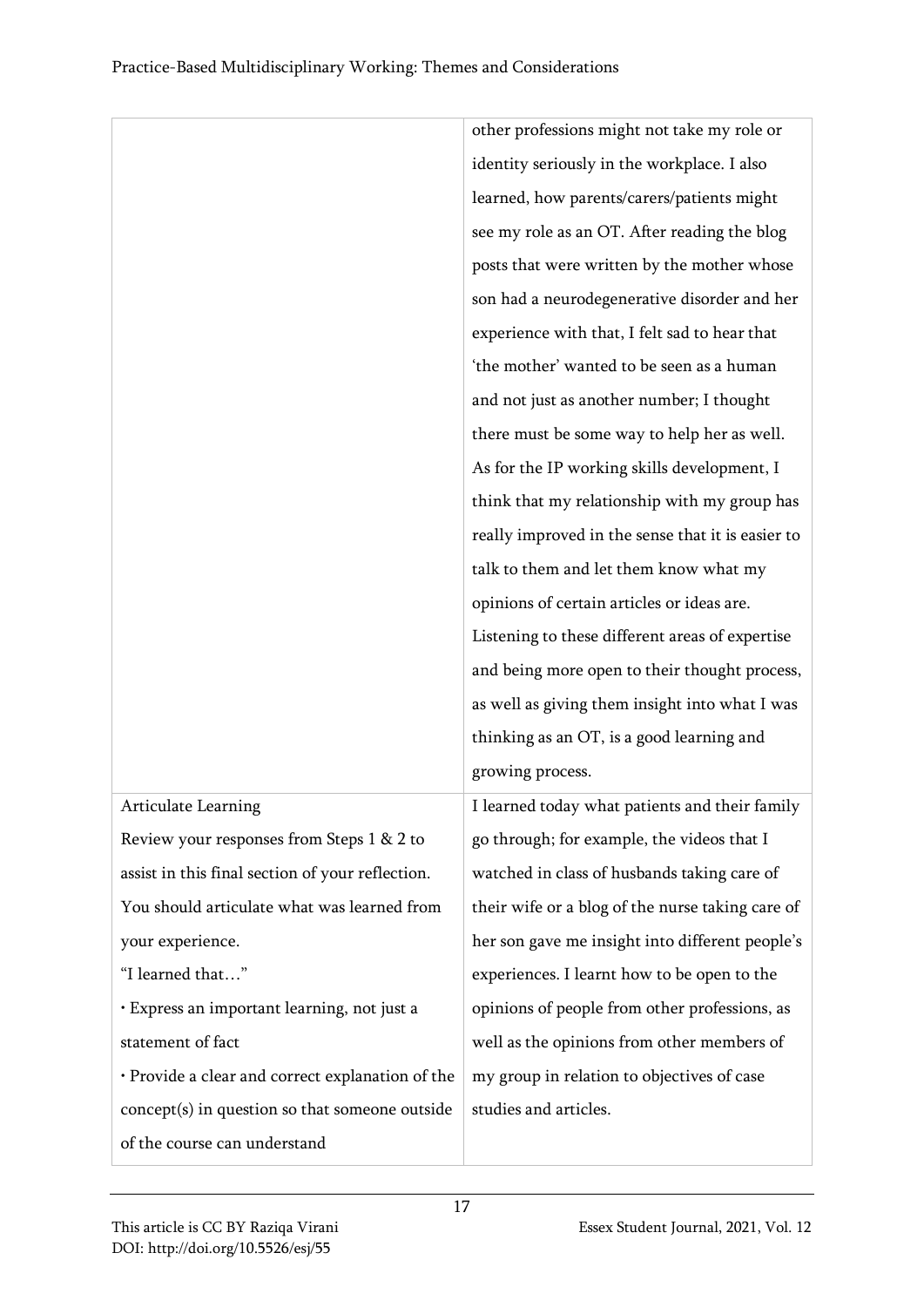• Explain your enhanced understanding of the concept(s), as a result of reflecting on the experience

• Express in general terms, not just in the context of the experience to apply this learning more broadly to other experiences

"I learned this when…"

• Connect the learning to specific activities making it clear what happened in the context of that experience so that someone who wasn't there could easily understand it

"This learning matters because…"

• Consider how the learning has value, both in terms of this situation and in broader terms, such as other organizations, communities, activities, issues, professional goals, courses, etc.

"In light of this learning…"

• Set specific and assessable goals, consider the benefits and challenges involved in fulfilling them

• Tie your learning back to your original goals

Future directions…

• In what ways will I use this learning, what goals shall I set in accordance with what I have learned to improve myself and/or the

The result of this reflection helped me bring all the events that occurred today together so I can fully understand what I learned and what to gain from these experiences with team-building exercises, as well as listening and being open to their ideas.

This learning matters because it was good to see how this week has been different from the previous week; specifically, how this is more about learning and getting to know each other and connect on an IPL level with all our different backgrounds and cultures. In light of this learning, I will continue to be more open and actively listening to my colleagues.

In the future, I will use today as an example to focus on understanding how patients and families feel when I become an OT. I will also ensure that in the future I listen to what my team has to say when it comes to certain team meetings about a patient; or a strategy to adapt when listening to what a physio has to say about muscle movement; or what an SLT has to say about a stroke patients' speech.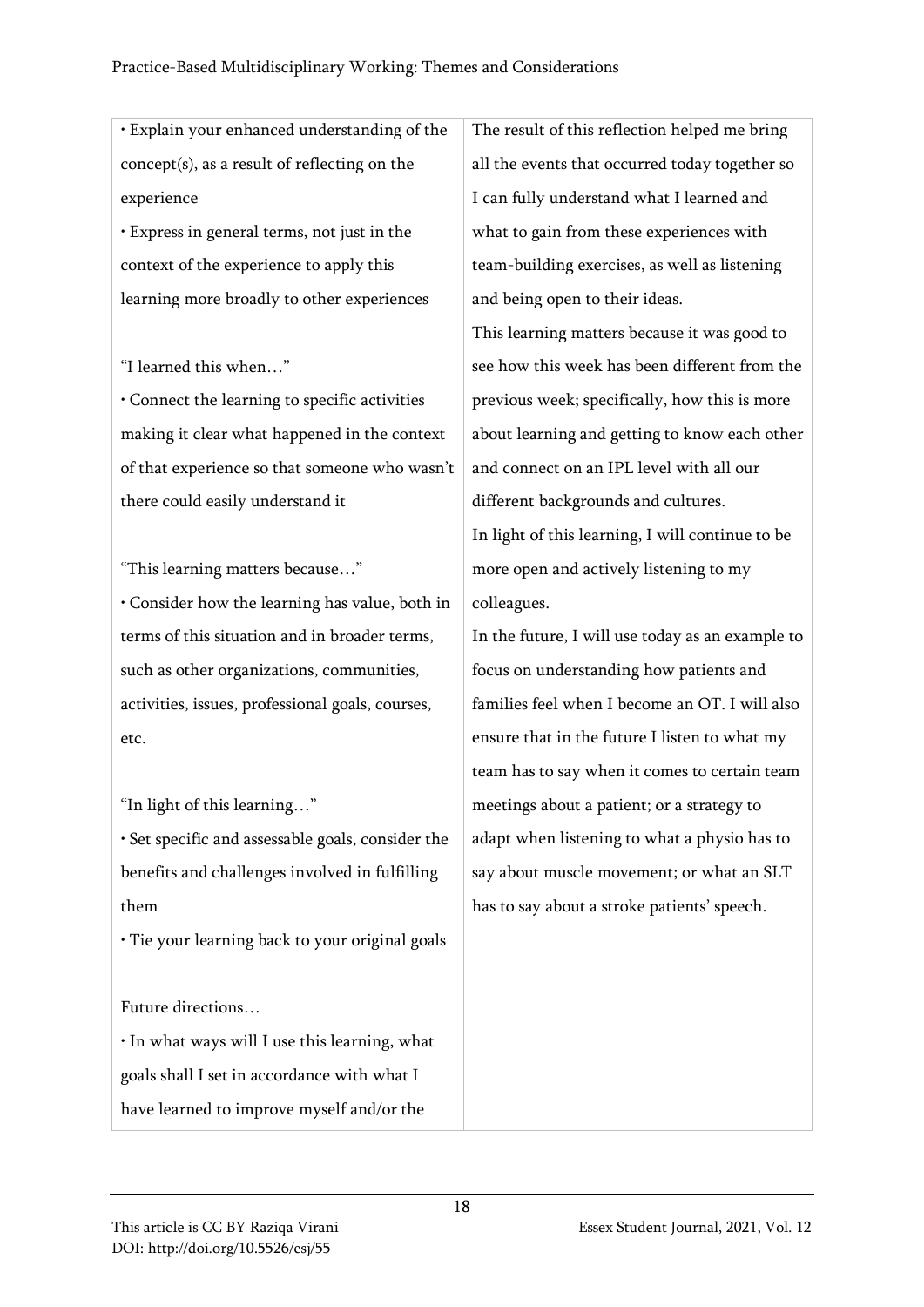#### Practice-Based Multidisciplinary Working: Themes and Considerations

| quality of my learning and/or the quality of |  |
|----------------------------------------------|--|
| my future?                                   |  |
|                                              |  |
|                                              |  |
|                                              |  |
|                                              |  |
|                                              |  |
|                                              |  |
|                                              |  |
|                                              |  |
|                                              |  |

## Appendix 3 – Facebook Messenger Group Chat



Figure 1 - Facebook Messenger Group Chat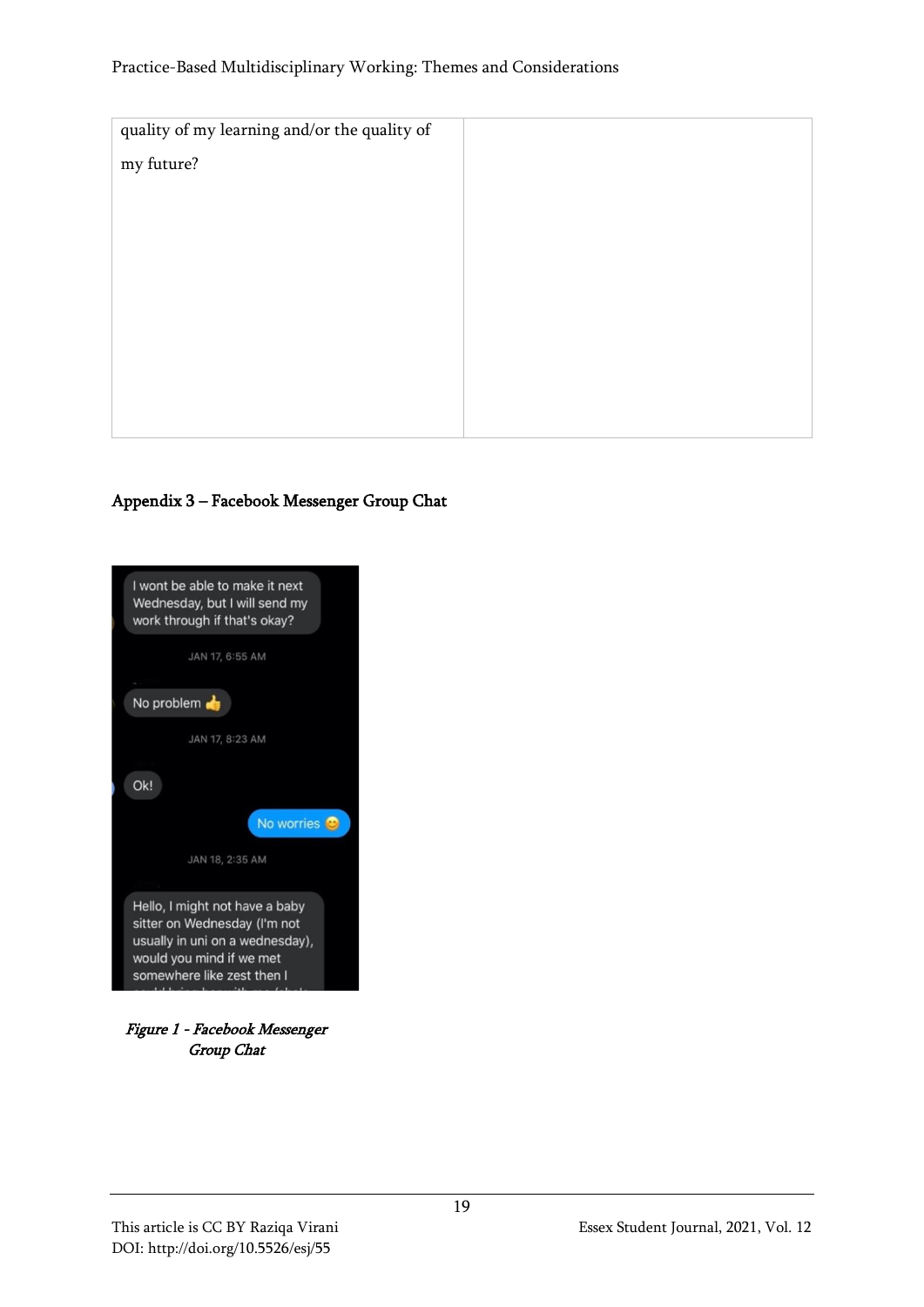## Practice-Based Multidisciplinary Working: Themes and Considerations



Figure 3 - Facebook Messenger Group Chat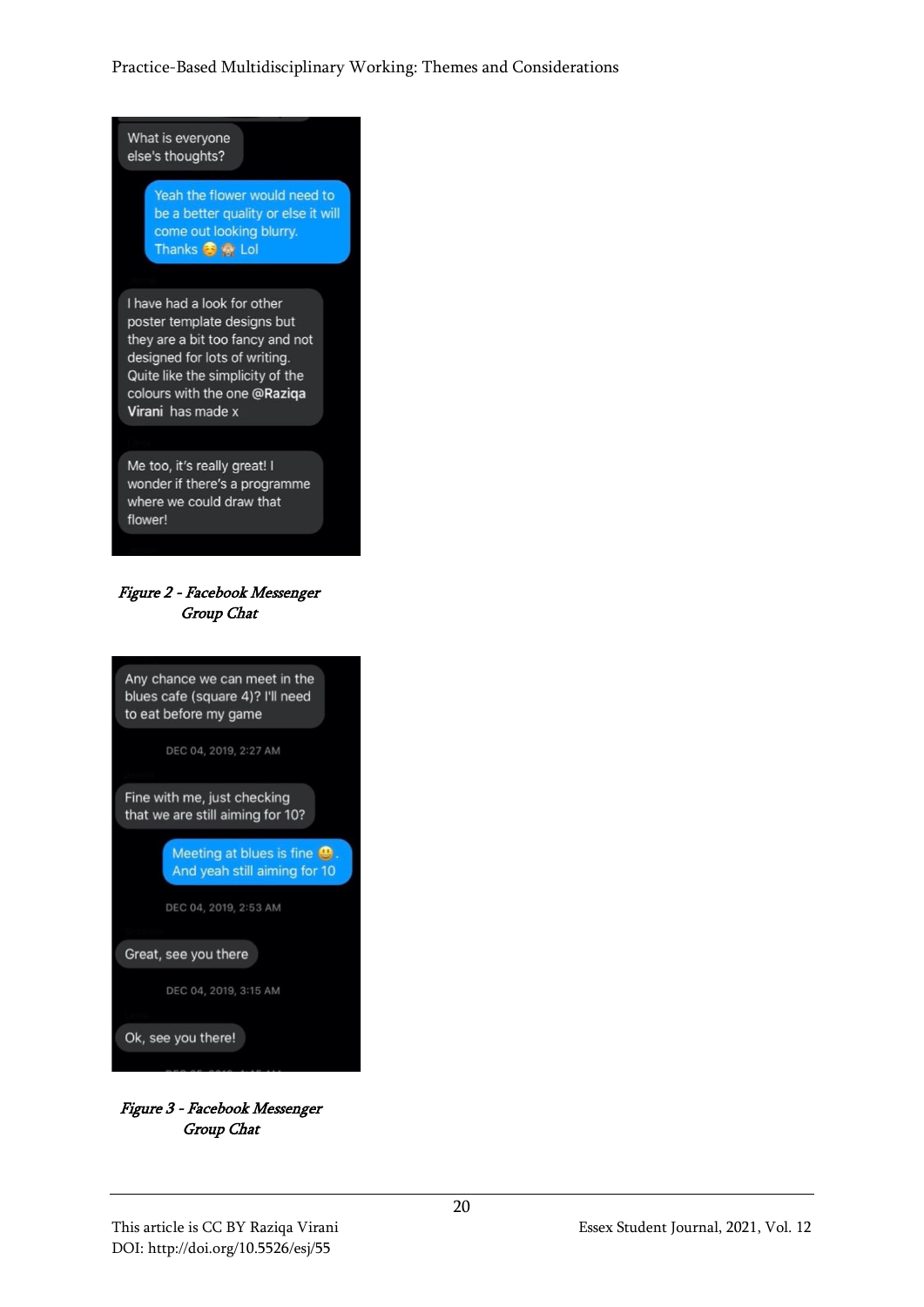#### Appendix 4 – Facebook Messenger Chat



Figure 4 - Facebook Messenger Group Chat



Figure 5 - Facebook Messenger Group Chat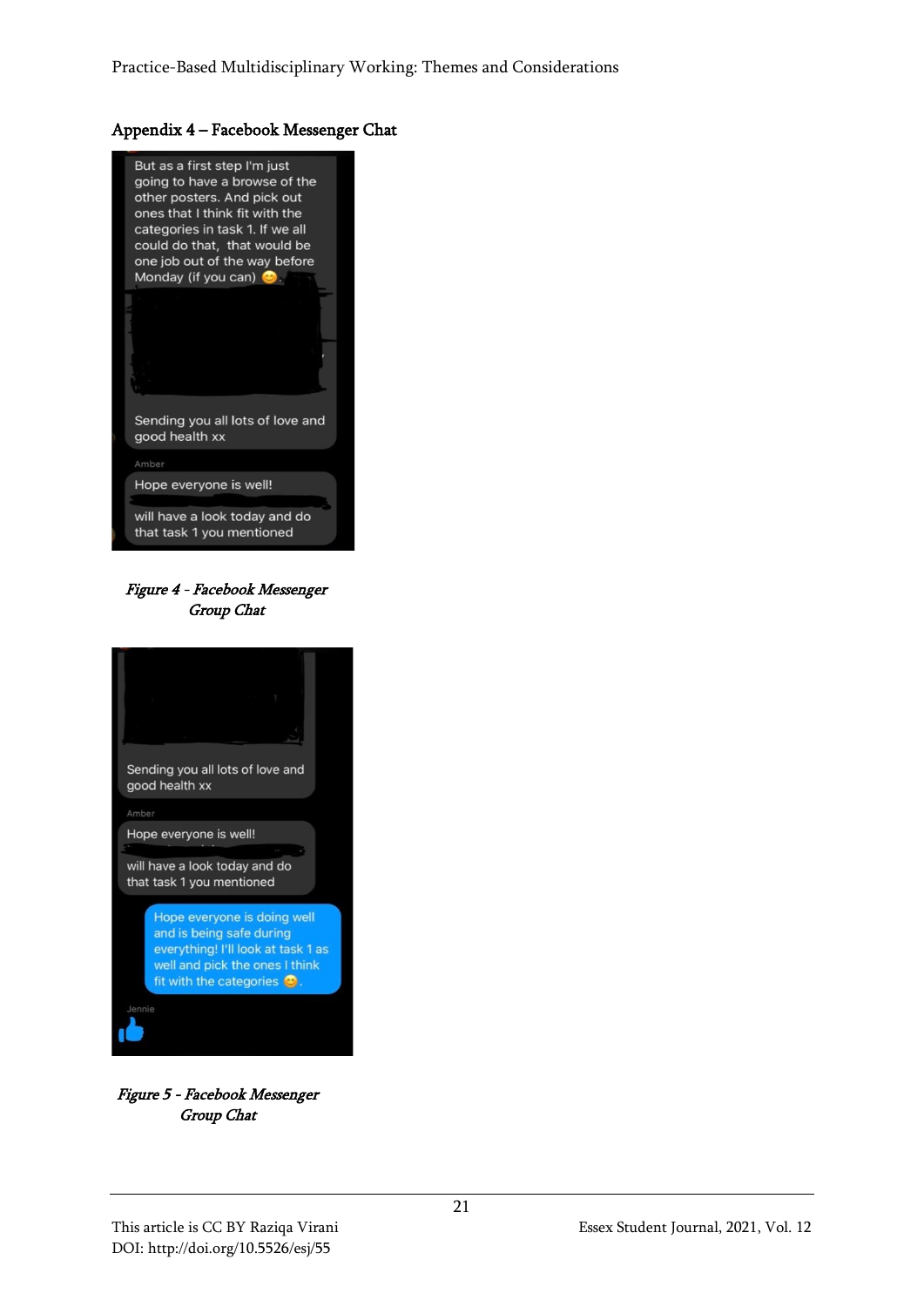Practice-Based Multidisciplinary Working: Themes and Considerations

## Appendix 5 – Belbin Results for each student

#### Table 3 - Belbin Results

| Student | <b>Belbin Results</b>                         |
|---------|-----------------------------------------------|
| $1-A$   | Chair, team worker, finisher                  |
| $2-I$   | Team worker and resource investigator         |
| $3-L$   | Resource investigator and team worker         |
| $4-R$   | Finisher, team worker, chair                  |
| $5-S$   | Monitor evaluator, team worker, and completer |
| $1-H$   | Team worker                                   |

#### Appendix 6 – Stereotypes



Figure 6 – Stereotypical adjectives associated with a Physio



Figure 7 - Stereotypical adjectives associated with an Occupational Therapist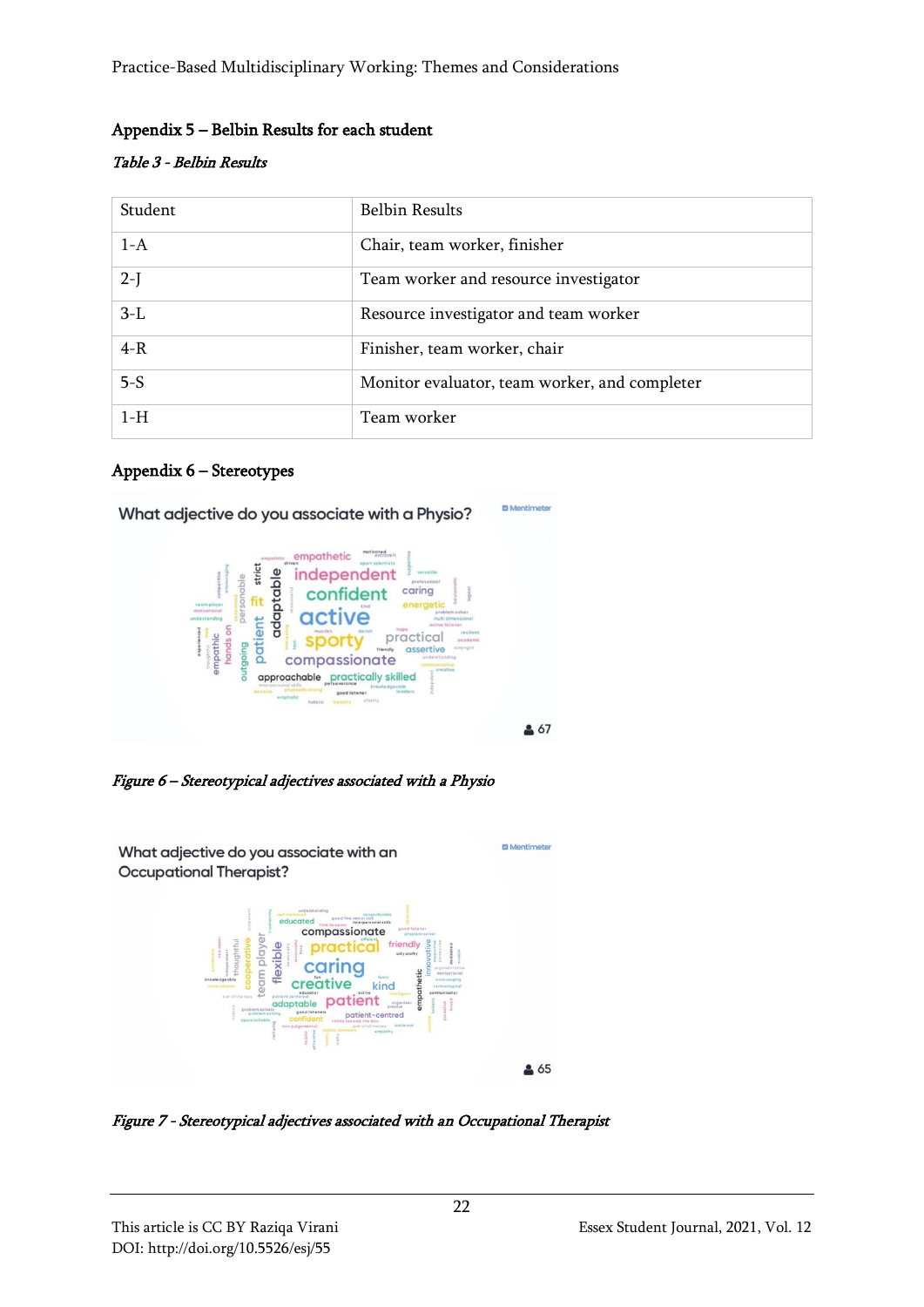**D** Mentimeter What three adjectives do you associate with a Speech/Language Therapist? créative<br>-- <u>Q</u> frie patient approa chatty

 $261$ 

## Figure 8 -Stereotypical adjectives associated with a Speech/Language Therapist

#### Appendix 7 – Team Meeting Reflections over Winter break

#### Table 4 - Team Meeting Reflections over Winter Break

| HS810 and SE745 Winter Break Reflections       | Date 12/4/19                                  |
|------------------------------------------------|-----------------------------------------------|
| Step 1 Describe (keep this section brief)      | We had met at the blues grill next to fusion  |
| Describe the following objectively and in      | around 10 am. A few of the members in our     |
| some detail. Reflect on key experiences noting | group were 5-10 minutes late, so in the       |
| significant or reflection-worthy experiences:  | meantime we all caught up on how the course   |
| · When and where did the experience take       | has been going, what we were doing over the   |
| place?                                         | weekend, and what our holiday plans would     |
| · Where did it take place?                     | be for winter break. Communication            |
| · What did I do?                               | previously had been over Facebook Messenger   |
| · Why did you do it?                           | to discuss where and what time we would       |
| · What did others do?                          | meet and what NHS value topics would go to    |
| · Who else was there?                          | whom. We did not check up on one another      |
| · Who wasn't there?                            | before this meeting to see how everyone is    |
| · What actions did I/others take?              | getting along with the poster portion. During |
| · What did I/other say or otherwise            | our meeting, we discussed the case study in   |
| communicate?                                   | detail, what each of our own professions      |
| · Who didn't speak or act?                     | would do if we experienced a client like this |
|                                                | and towards the end, we discussed what our    |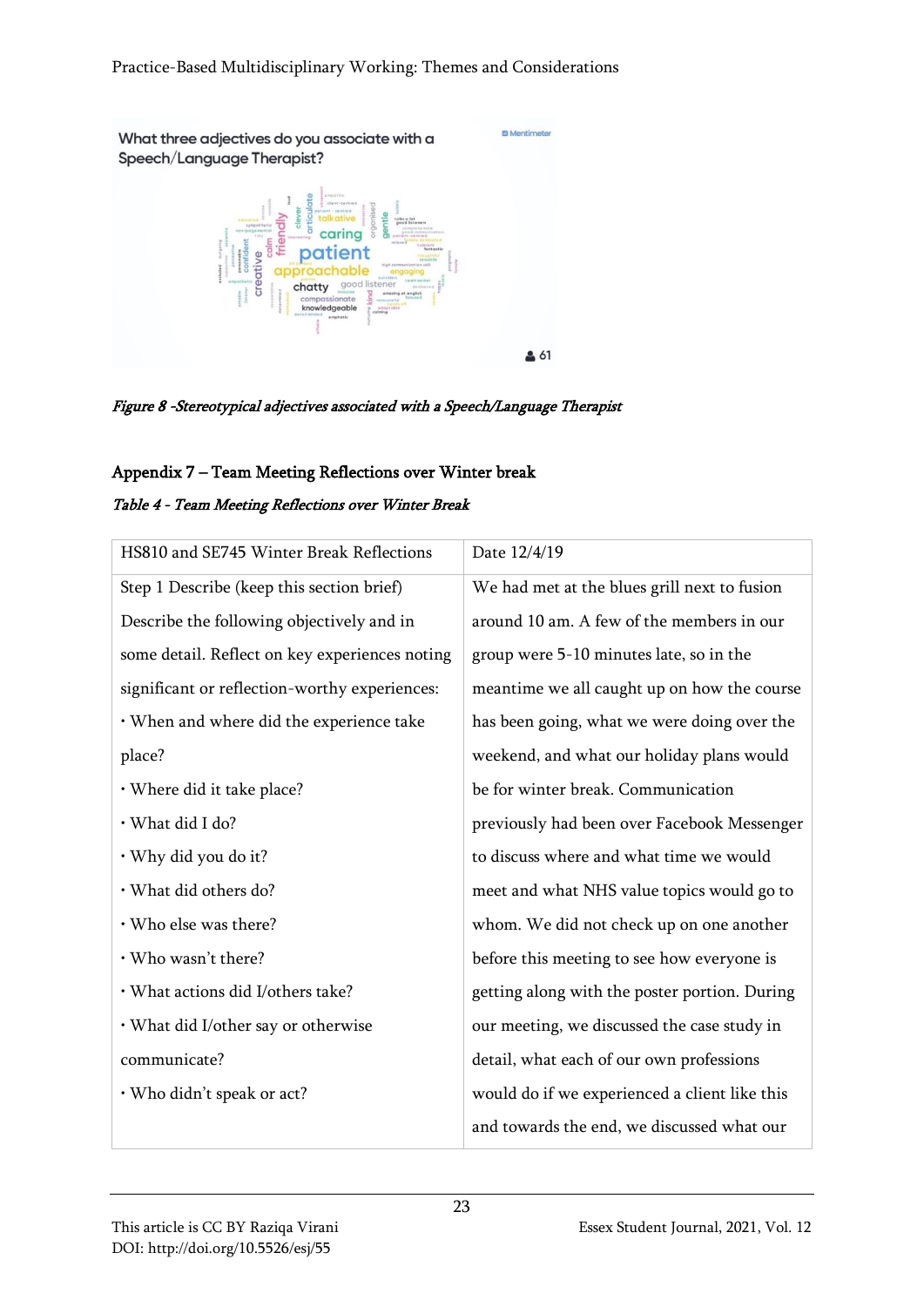| • What else happened that might be important      | assigned NHS values meant in context to this         |
|---------------------------------------------------|------------------------------------------------------|
| (i.e., equipment failure, weather-related issues, | case study. We did have an issue with the part       |
| etc.)                                             | of the case study lying to the client;               |
|                                                   | specifically, if it was ethical or not to lie to the |
|                                                   | client for the sake of keeping her hopes up.         |
|                                                   | Ultimately, we discussed that we would come          |
|                                                   | back to that at a later point.                       |
|                                                   | During the meeting, we all took turns                |
|                                                   | discussing our thoughts together as a group.         |
|                                                   | We received interesting viewpoints from the          |
|                                                   | physio on what they would be looking for in a        |
|                                                   | patient concerning which bones are affected          |
|                                                   | with the pulling motion from out of the tub,         |
|                                                   | just as the client in the case study wanted to       |
|                                                   | do. We all took an active role during the            |
|                                                   | discussion, building off one another's               |
|                                                   | viewpoints. We also discussed what the poster        |
|                                                   | should look like, what the template and colors       |
|                                                   | should be, as well as what topics need to be on      |
|                                                   | this poster. Overall, I felt that the meetings       |
|                                                   | went well. We decided to meet one week               |
|                                                   | before the IPL classes commence; we met              |
|                                                   | after the break, so that we could discuss            |
|                                                   | further what our own professional bodies             |
|                                                   | (RCOT) say about the NHS values.                     |
| Examine                                           | The overall experience made me feel more             |
| How did this experience make me feel              | positive about the poster project and helped         |
| (positively and/or negatively)?                   | clarify together what our specific poster            |
| o How did I handle my emotional reactions?        | should be looking like and what content it           |
| o Do I believe I should have felt differently     | should have; it was nice being able to               |
| than I did?                                       | communicate and give ideas at this meeting of        |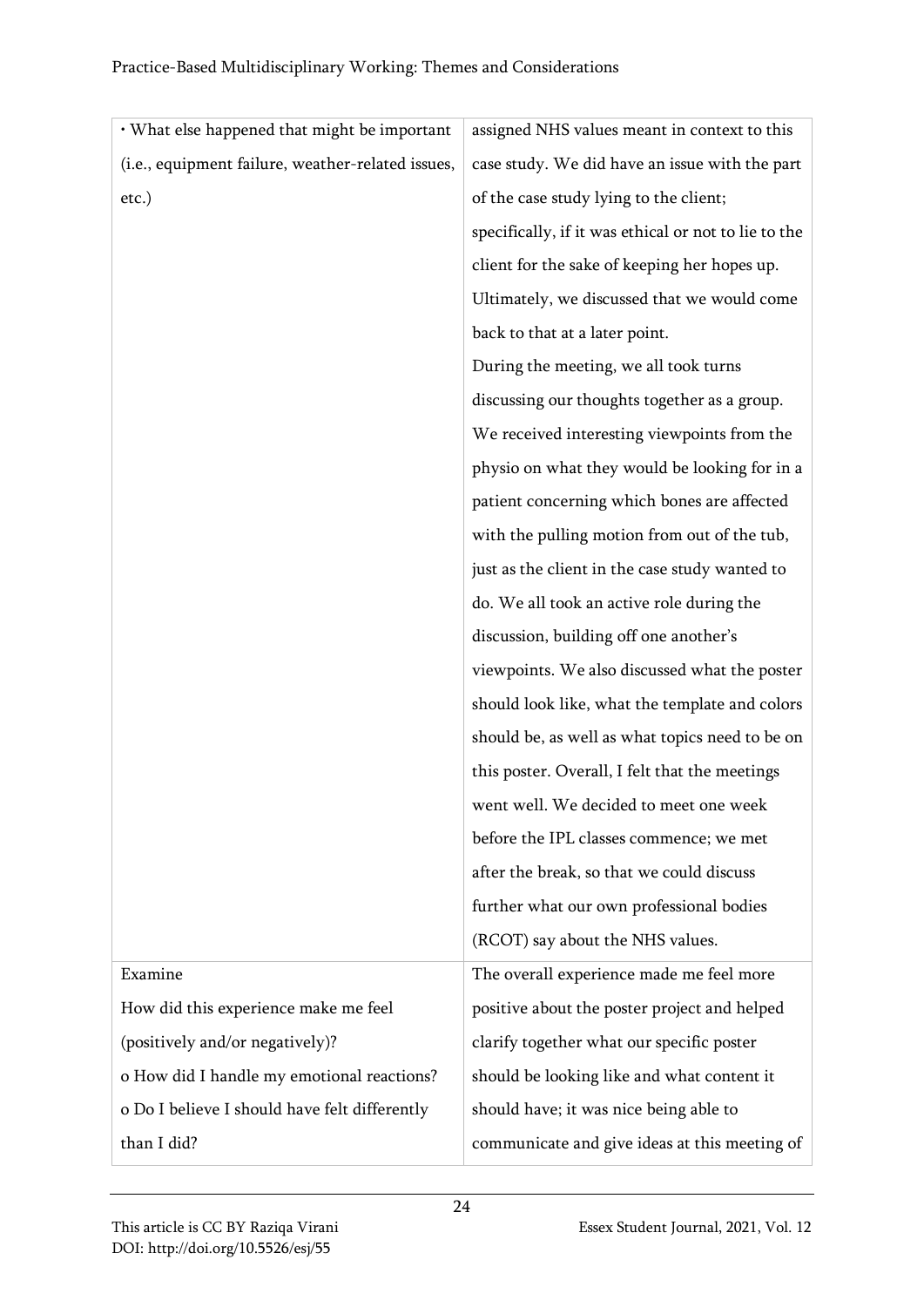|                                                | what the poster should entail. I believe that I  |
|------------------------------------------------|--------------------------------------------------|
| · What assumptions or expectations did I bring | handled my emotions and ideas well and           |
| to the situation (including my assumptions     | conveyed my ideas in a positive and              |
| about other persons involved) and how did      | welcoming way.                                   |
| they affect my actions?                        | My expectations for the meetings are that        |
| o To what extent did they provide true?        | members would show up on time, however, I        |
| o If they did not prove true, why was there a  | do realize that they were coming from class or   |
| discrepancy?                                   | were unsure where the building was and that      |
|                                                | should have been communicated in a better        |
| · How have past experiences influenced the     | way. One way to do so would have been to         |
| way I acted or responded to this situation?    | provide directions to others in our group,       |
| o Am I comfortable with the influence past     | such as, "the blues café is right next to fusion |
| experiences has on me?                         | on square 4 above the Santander bank"; this      |
|                                                | would ensure clarity. I do not feel as though    |
| · What personal strengths/weaknesses of mine   | members of the group showing up later            |
| did the situation reveal?                      | affected my mood in a general way, as I was      |
| o In what ways did they affect the situation   | understanding towards my peers and when          |
| positively/negatively?                         | they showed up, we caught up a little bit on     |
| o What might I do to build on strengths and    | winter break plans before talking about the      |
| overcome weaknesses?                           | assignment.                                      |
|                                                | In past experiences, I have reacted in a         |

• Why did I, or did I not, have trouble working/interacting with other people? o What might I do differently next time to minimize such difficulties?

• What personal skills did I draw on in handling this situation? o What personal skills would I like to have had I order to have handled it better and how might I develop them?

In past experiences, I have reacted in a negative way when members do not show up on time. This previously affected my mood; however, I learnt to be more understanding of someone else's situation, as perhaps they have more things going on that might have caused them to be late and there is no reason to react negatively. Therefore, over the last few years, I have worked on this and learnt to respond more positively when people show up late.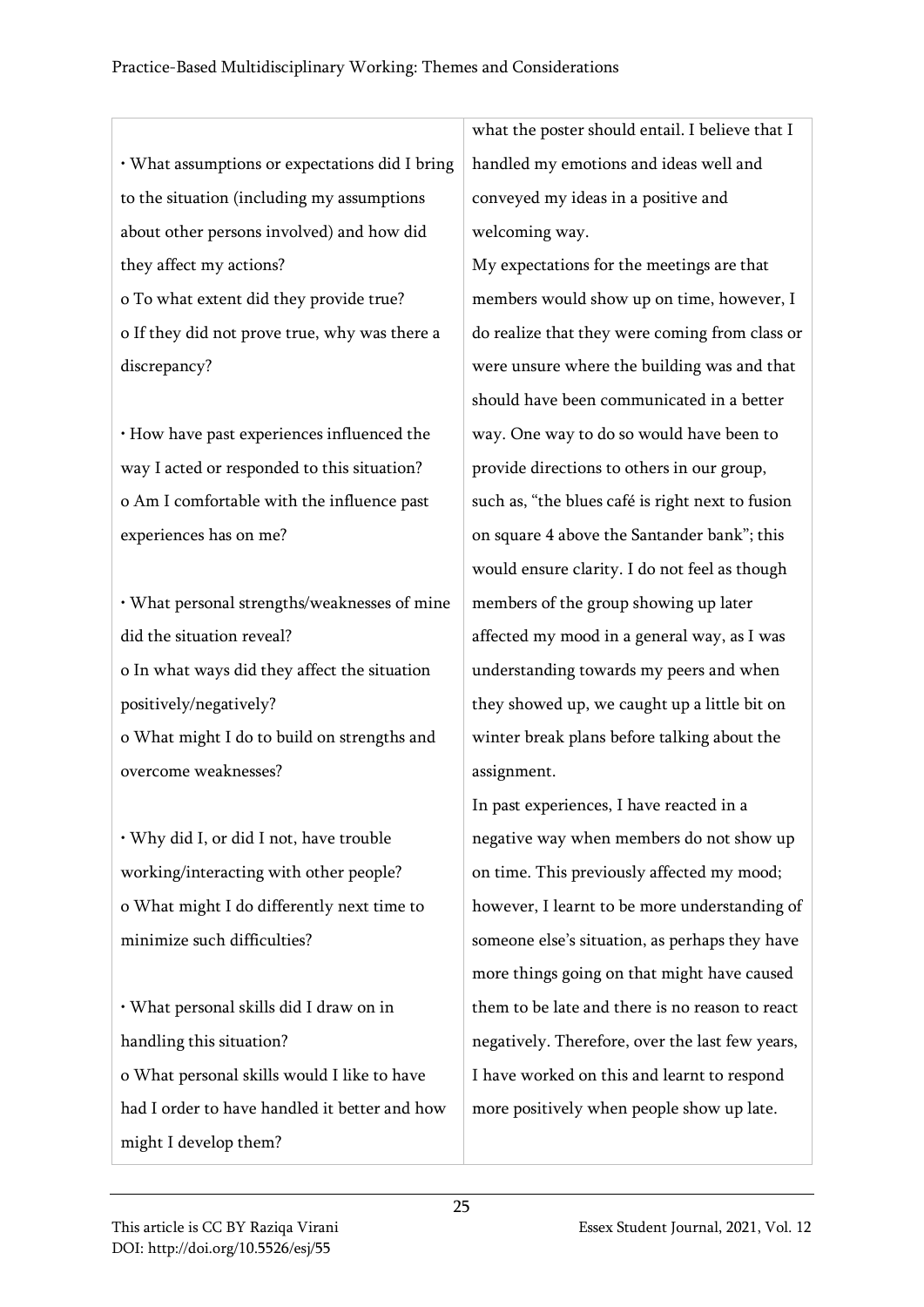|                                                  | This could be seen as a past weakness that I    |
|--------------------------------------------------|-------------------------------------------------|
| · How did this situation reveal my own           | have learnt to move forward from.               |
| attitudes or biases, toward other people,        | Occasionally, I heard from others in my         |
| toward the organization in question, etc.?       | program about how people in their group "do     |
| o Do I need to make any changes?                 | not do the work" or "are not working well       |
|                                                  | with others in their group". However, my        |
|                                                  | experience has been very different; my group    |
|                                                  | dynamic has been great, as the group            |
|                                                  | members build off one another and take ideas    |
|                                                  | from one another.                               |
|                                                  | My overall attitude of the time spent was       |
|                                                  | positive in the end and the group dynamic we    |
|                                                  | had was very positive as well. It was nice to   |
|                                                  | leave the group in a good manner and know       |
|                                                  | what each of our roles were; that we all        |
|                                                  | equally share responsibility. I want to try to  |
|                                                  | take a more active role in checking on people   |
|                                                  | in the group just to see how they are getting   |
|                                                  | along; for example, by sending a message on     |
|                                                  | Facebook Messenger to see how the work is       |
|                                                  | coming along and if anyone needs any help.      |
| Articulate (and implement) Learning              | I learned that even if others are late in the   |
| Review your responses from Steps 1 & 2 to        | group, it is not a reflection on the quality of |
| assist in this final section of your reflection. | their work. The most important thing is if the  |
| You should articulate what was learned from      | work is done adequately and on time.            |
| your experience.                                 | I learned this through the experience of        |
| "I learned that"                                 | talking to my group members. For example,       |
| · Express an important learning, not just a      | when we had our group meetings and we           |
| statement of fact                                | discussed our sections, I discovered that they  |
|                                                  | had done a great job in finding information on  |
|                                                  | each of the NHS values and relating it to how   |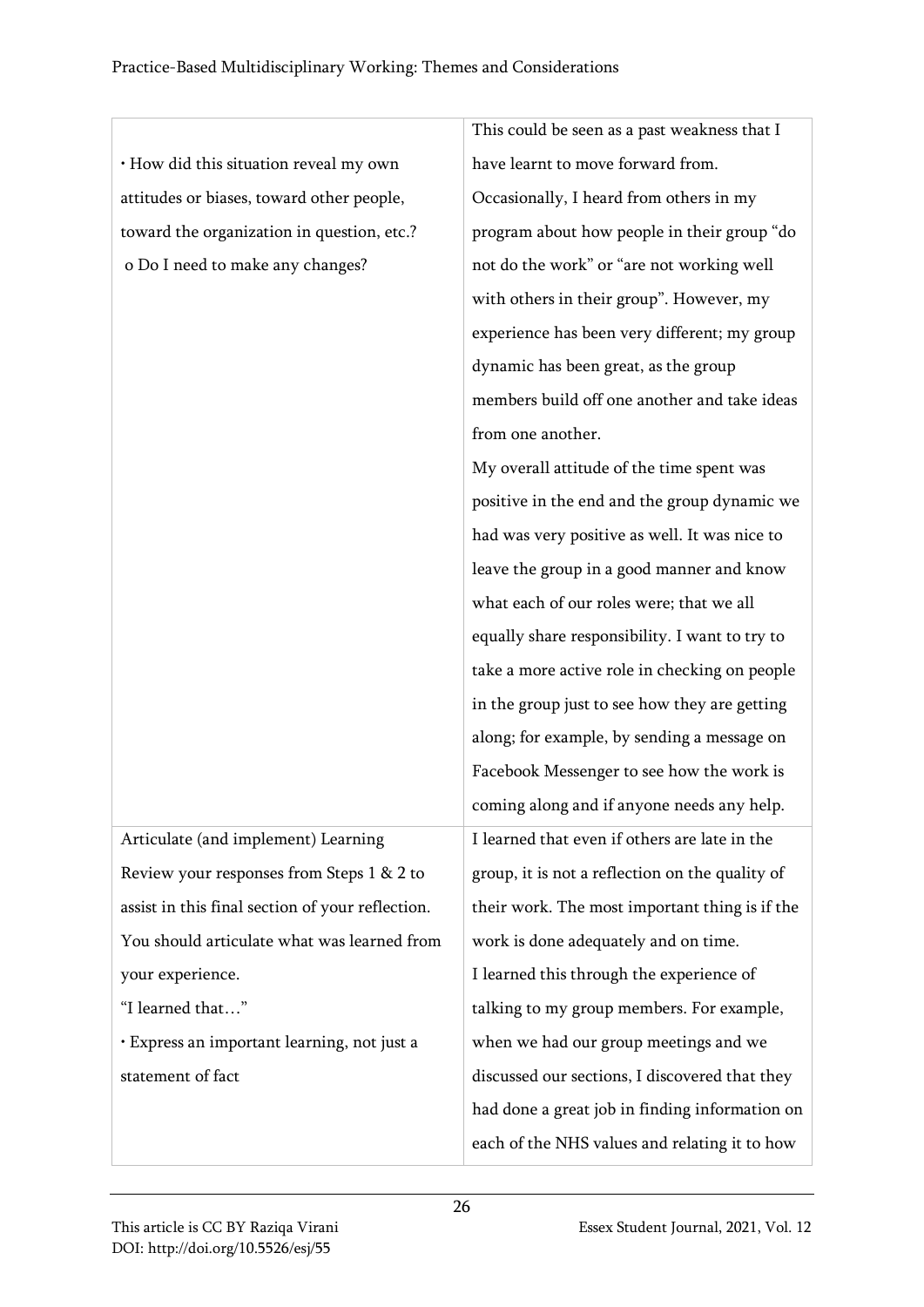• Provide a clear and correct explanation of the concept(s) in question so that someone outside of the course can understand • Explain your enhanced understanding of the concept(s), as a result of reflection on the experience

• Express in general terms, not just in the context of the experience to apply this learning more broadly to other experiences

"I learned this when…"

• Connect the learning to specific activities making it clear what happened in the context of that experience so that someone who wasn't there could easily understand it

"This learning matters because…"

• Consider how the learning has value, both in terms of this situation and in broader terms, such as other organizations, communities, activities, issues, professional goals, courses, etc.

"In light of this learning…"

• Set specific and assessable goals, consider the benefits and challenges involved in fulfilling them

• Tie your learning back to your original goals

Future directions…

a physio or SLT or OT would look at it from their perspective.

This learning matters because it can be related to anything in a general sense. For example, when meeting a friend for coffee or a family or partner for dinner it would be nice to have certain expectations, however, you cannot control how stressed the other person may be feeling, or their management of time. What matters instead is that the individual was present in the end and in this case – "did the work".

In light of this learning, I will endeavour to continue being welcoming to anyone who shows up late, and I will provide proper directions so they can find their way around. The goal for the next meeting that is scheduled for after the holidays is to discuss in more detail what our professional bodies say about the NHS values. I think this will be a great learning experience, as it will provide a chance for our group to grow even more together and build off one another in a more positive way. This will help me get better at how I work with groups and to see it more positively – some groups may not be ideal, but so long as the work is done promptly that is all you could ask.

In future team meetings I will continue to spread positivity to my group and have more open communication, just as we have been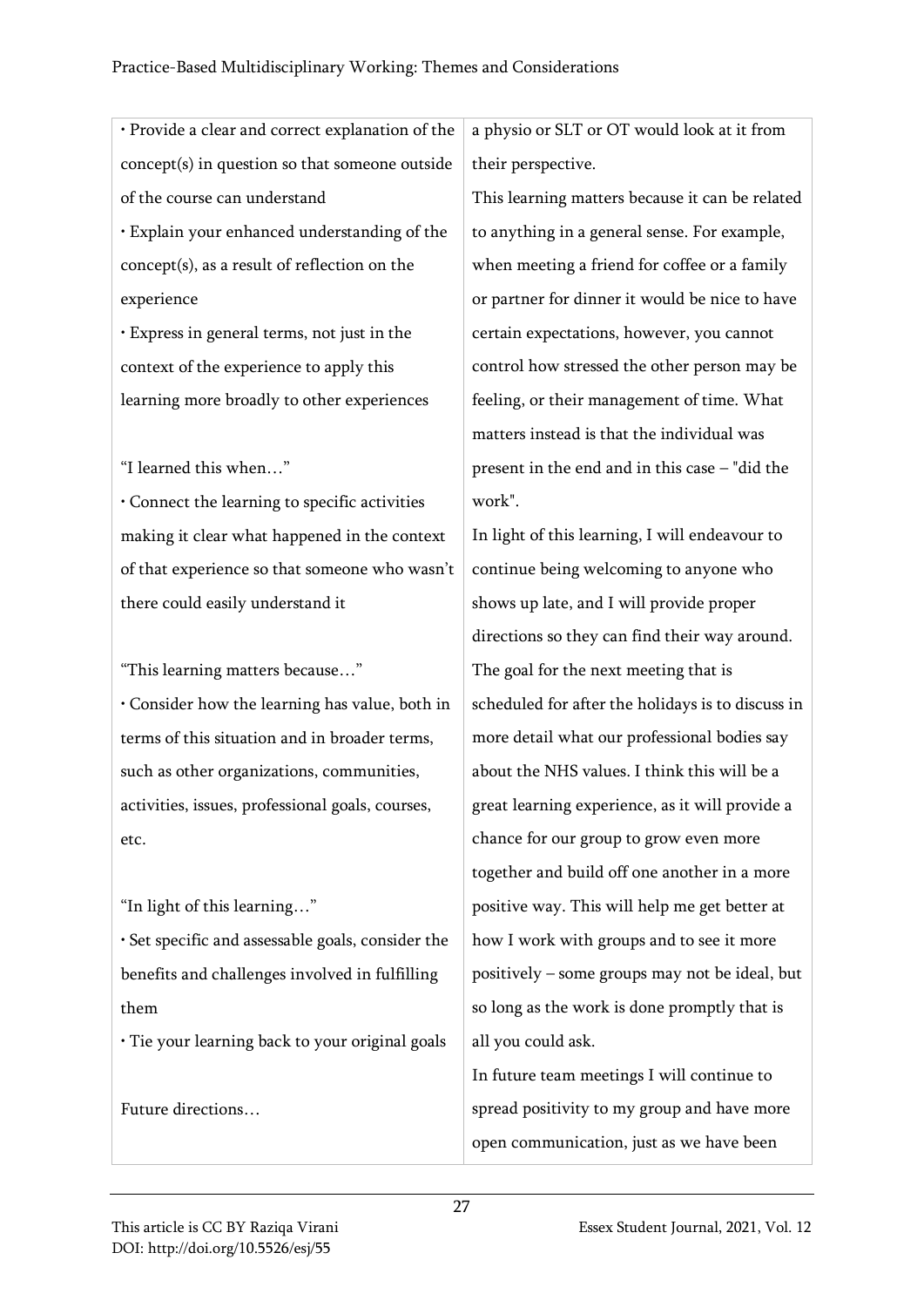| $\cdot$ In what ways will I use this learning, what | having now. I would like this to improve |
|-----------------------------------------------------|------------------------------------------|
| goals shall I set in accordance with what I         | more with each time meeting.             |
| have learned to improve myself and/or the           |                                          |
| quality of my learning and/or the quality of        |                                          |
| my future?                                          |                                          |
|                                                     |                                          |
| What will you differently in future team            |                                          |
| meetings and workshops?                             |                                          |

# Appendix 8 – Week 4 Reflections

#### Table 5 - Week 4 Reflections

| <b>HS810 Week 4 Reflections</b>                | Date 2/3/20                                   |
|------------------------------------------------|-----------------------------------------------|
| Step 1 Describe                                | The group met in the Learning Teaching        |
| Describe the following objectively and in      | Building and we then went to Zest to work on  |
| some detail. Reflect on key experiences noting | the afternoon presentation together, before   |
| significant or reflection-worthy experiences:  | going to our afternoon class. We collectively |
| · When and where did the experience take       | talked about the given case study and what    |
| place?                                         | needed to go into the PowerPoint              |
| · Where did it take place?                     | presentation. There was one physio that was   |
| · What did I do?                               | not there as she had a headache, but she did  |
| · Why did you do it?                           | show up for the afternoon class. Moreover,    |
| · What did others do?                          | one SLT was missing due to a doctor's         |
| · Who else was there?                          | appointment (which was communicated to us     |
| · Who wasn't there?                            | in the group chat on Facebook Messenger).     |
| · What actions did I/others take?              | We all communicated effectively and openly    |
| • What did I/other say or otherwise            | about what was needed for the afternoon       |
| communicate?                                   | PowerPoint presentation. We all had to        |
| · Who didn't speak or act?                     | decide who was going to present and since my  |
|                                                | presentation skills are weaker, I             |
|                                                | communicated this to my group, and they       |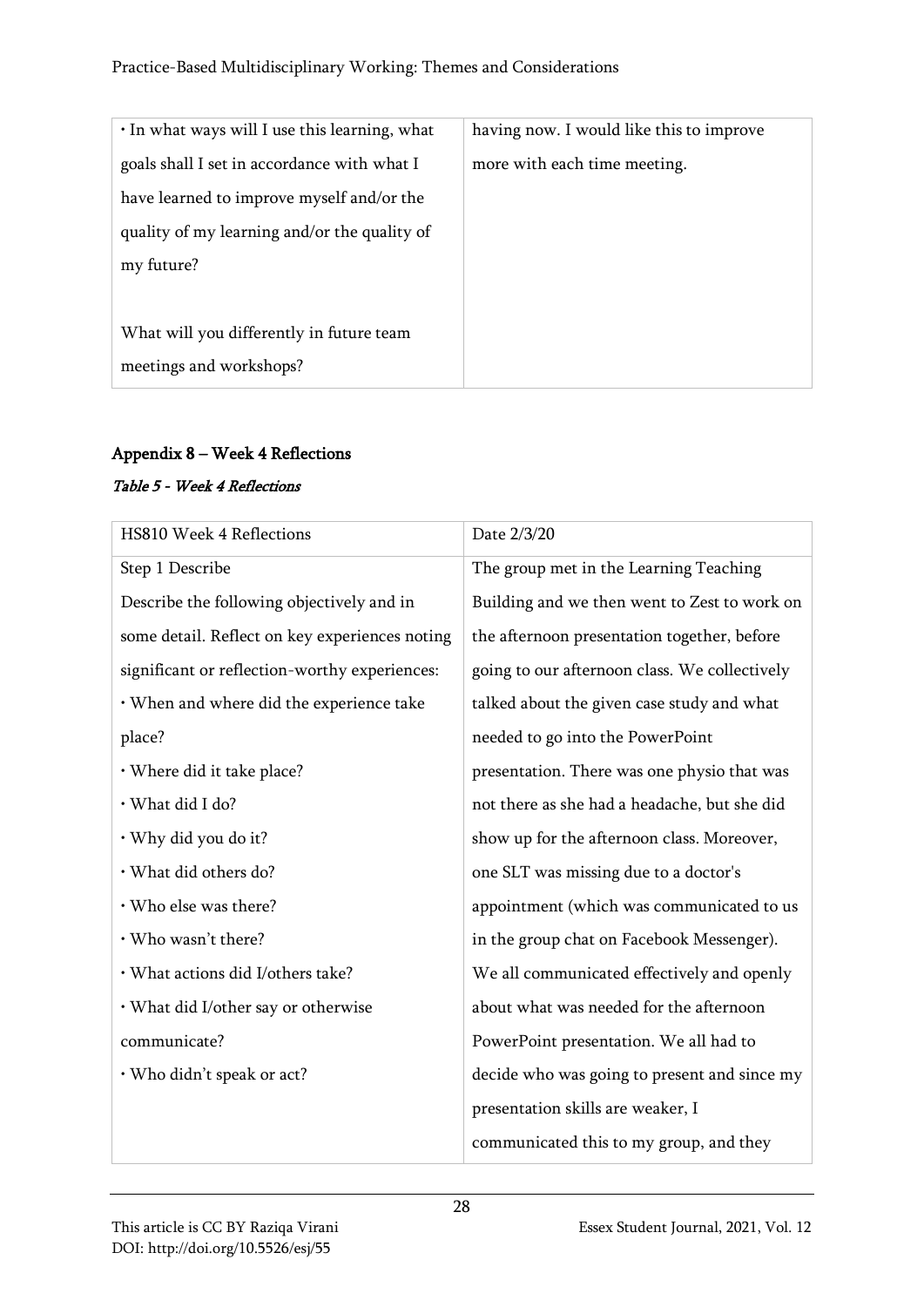| · What else happened that might be important      | understood. However, this is where we had a      |
|---------------------------------------------------|--------------------------------------------------|
| (i.e., equipment failure, weather-related issues, | difficult time deciding on who would go up       |
| $etc.$ )                                          | and present, as no-one else communicated         |
|                                                   | why they did not want to present.                |
| Examine                                           | We usually work effectively, however, upon       |
| Your interprofessional working skills             | further examination I felt as though everyone    |
| development                                       | in the group was either exhausted from the       |
|                                                   | weekend/night before, or since it was Monday     |
|                                                   | morning, no-one in the group had the drive to    |
|                                                   | participate in the group as usual.               |
| Articulate Learning                               | I learned that some days our group can           |
| Review your responses from Steps 1 & 2 to         | communicate effectively but given certain        |
| assist in this final section of your reflection.  | circumstances - whether intrinsic or extrinsic   |
| You should articulate what was learned from       | - we may not communicate effectively.            |
| your experience.                                  | However, we were still able to get the           |
| "I learned that"                                  | afternoon presentation done and our              |
| · Express an important learning, not just a       | colleagues enjoyed what we had to present. I     |
| statement of fact                                 | felt as though we were able to get our point     |
| · Provide a clear and correct explanation of the  | across, irrespective of how tired the other      |
| concept(s) in question so that someone outside    | members of our group were.                       |
| of the course can understand                      | This learning matters because it shows how       |
| · Explain your enhanced understanding of the      | well our group dynamic can be at the end;        |
| concept(s), as a result of reflecting on the      | even though our communication has been           |
| experience                                        | impeccable most days, the day where we           |
| · Express in general terms, not just in the       | could not decide who should present and lost     |
| context of the experience to apply this           | proper communication for a little bit, the       |
| learning more broadly to other experiences        | members in our group were still able to take     |
|                                                   | the lead when it came to presenting to the       |
| "I learned this when"                             | whole class.                                     |
| Connect the learning to specific activities       | In light of this learning, I was able to see how |
| making it clear what happened in the context      | well my group functions when faced with          |